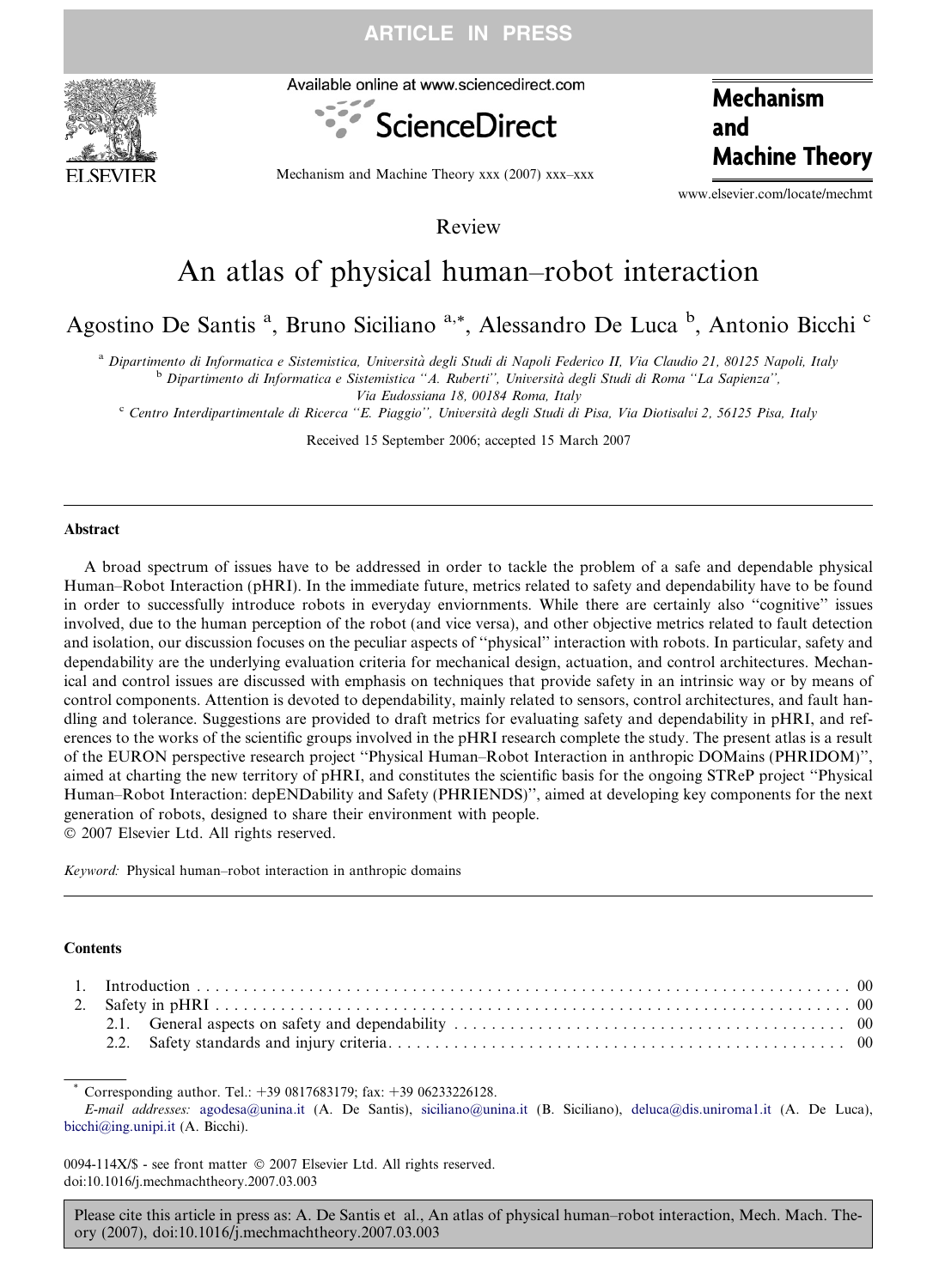2 2 A. De Santis et al. / Mechanism and Machine Theory xxx (2007) xxx-xxx

| $\mathfrak{Z}$ . |      |  |  |
|------------------|------|--|--|
|                  |      |  |  |
|                  | 3.2  |  |  |
|                  | 3.3  |  |  |
|                  |      |  |  |
| 4.               |      |  |  |
|                  |      |  |  |
|                  |      |  |  |
|                  | 4.3. |  |  |
|                  |      |  |  |
| 5.               |      |  |  |
|                  |      |  |  |
|                  |      |  |  |
|                  |      |  |  |

## 1. Introduction

The extension of application domains for robotics, from factories to human environments, is growing, due to the elderly-dominated scenario of most industrialized countries, the desire of automatizing common daily tasks, and the lack or high cost of local human expertise. Safety and dependability are the keys to a successful introduction of robots into human environments. Robots for physical assistance to humans should reduce fatigue and stress, increase human capabilities in terms of force, speed, and precision, and improve in general the quality of life; on the other hand, the human can bring experience, global knowledge, and understanding for a correct execution of tasks [\[1\].](#page-15-0) Only dependable robot architectures can be accepted for supporting ''human-in-the-loop'' conditions and human–robot teams. Application domains asking for human augmentation and substitution by robots include everyday houses and offices, but also unmanned warfare operations, mainly in USA [\[2\],](#page-15-0) and robot companions as well as humanoids, the robots with ''kokoro'' (heart) diffused in Japan [\[3\]](#page-15-0). Moreover, teleassistance and the use of computers and devices for remote medical care pave the way to the future use of robots in domestic environments. Researchers worldwide are studying the social factors related to the introduction of robots in human environments and often their attention is focused on the cognitive interaction with machines.

Since it is impossible to model every action in an unstructured anthropic environment, the ''intelligent connection of perception with action'' of robots implies the presence of autonomous behavior, which is interesting per se and needed to solve real problems. However, this can result in dangerous situations for humans co-existing in the robot operational domain. When considering the current mechanical structure of robots available on the market, it is clear how physical issues are crucial, since ''natural'' or unexpected behavior of people during interaction with robots can result in very severe injuries.

While robots should make "independent decisions", their designers must consider physical, social and ethical implications of such autonomy [\[4\]](#page-15-0). In Europe, attention was recently devoted also to ethical issues [\[5\],](#page-15-0) mainly considering issue arising for robotic/neural implants in human bodies, as discussed, e.g., in the EU project Neurobotics [\[6\].](#page-15-0)

In order to spread the presence of robots in everyday life, personal robots just like personal computers, safety and dependability issues must be solved first. Today, computers are no more perceived as strange machines, while current robots are still heavy and unsafe. However, it must be pointed out that safety standards for pHRI are still not well defined in the scientific community. Also, efficient communication systems are crucial to have ''wearable robots'' analogous to ''wearable'' PCs. One crucial capability of a robot for pHRI is the generation of supplementary forces to overcome human physical limits [\[7,8\].](#page-15-0) In anthropic domains, a robot may substitute the complex infrastructure needed for ''intelligent environments'' [\[9\]](#page-15-0) or telesurveillance. In these cases, instead of equipping the environment with many sensors and devices, a single robot could behave both as a sensor and an actuator, able to navigate through different rooms, sense the environment, and perform the requested task.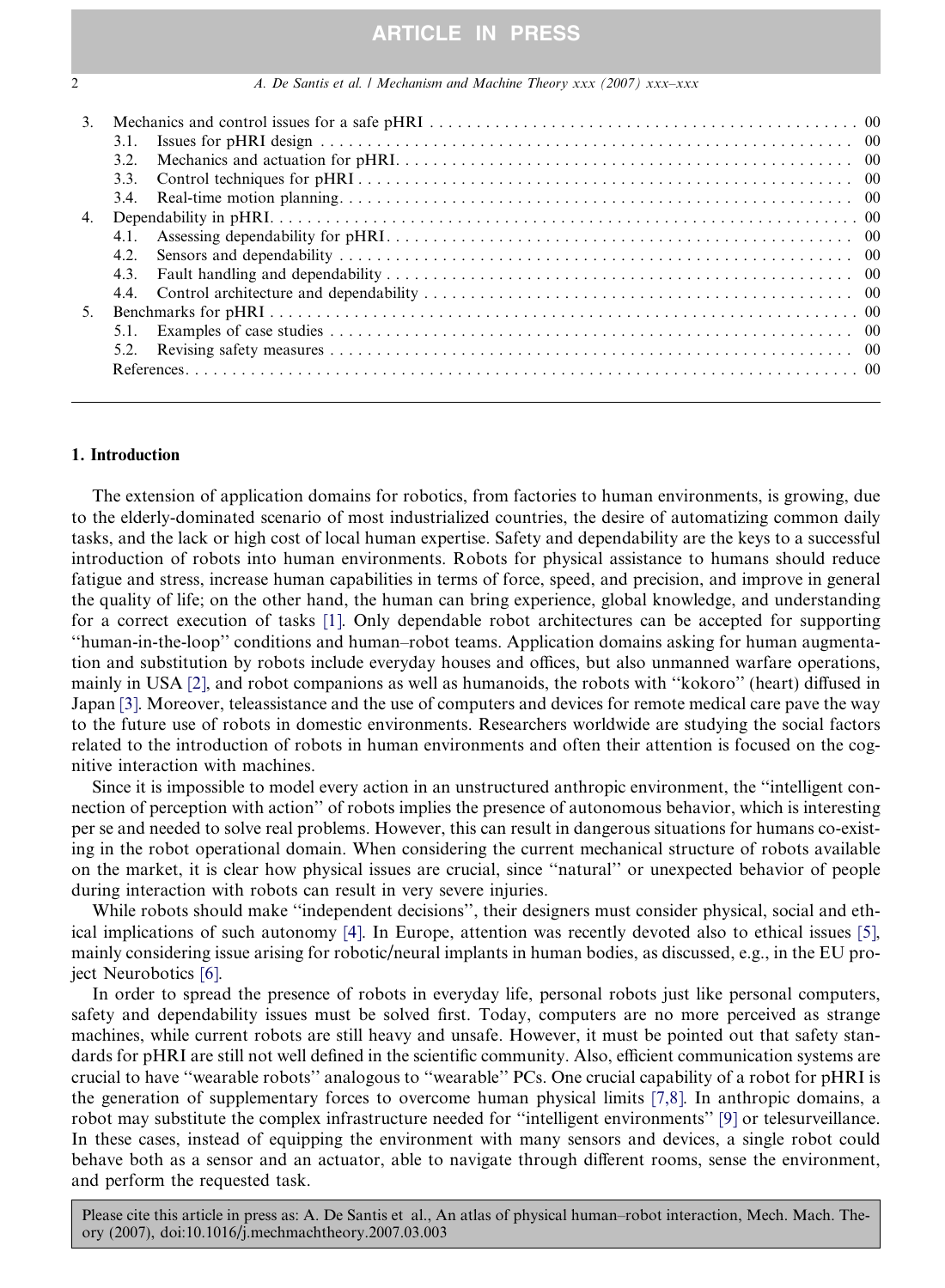<span id="page-2-0"></span>

Fig. 1. A ''map'' of robotics for anthropic domains: main issues and superposition for pHRI.

Right now, a sort of descartes ''duality'' leads to accepting a dichotomy: the ''brain'' of robotic systems is usually studied by computer scientists and neuroscientists, whereas the study of mechanisms and their control is assigned to cybernetics, electronic, and mechanical engineers. Cognitive and physical interaction, however, are not independent: physical interaction can help in setting rules for cognitive evaluations of the environment during interaction tasks, while cognitive aspects may improve the physical interaction by setting suitable control interaction parameters. As a simple example, haptics is used to ''understand'' the characteristics of an environment (soft or rigid), while cognitive-based inference rules can be considered for compliance control of manipulators physically interacting with humans (if the person is a child, then the compliance should be high). Therefore, an improved analysis of the problems related to the physical interaction with robots becomes necessary. This topic must be addressed considering together the design of mechanism, sensors, actuators and control architecture in the special perspective for the interaction with humans.

When determining the differences between computers and robots from a user point of view, one should deeply consider the key problem of embodiment. People seem to perceive autonomous robots differently than they do with most other computer technologies: mental models are more anthropomorphic, and people attribute to robots human-like qualities and capabilities [\[10\].](#page-15-0) During a physical interaction, if human-like robotic arms are used, motion capabilities can be simpler to understand. In general, the user response to such an interactive system is always dominated by a specific mental model about how the robot behaves. If the robot looks like a living creature, the mental model of its behavior may approach the mental model of humans or of pets, and there may also be unexpected social interactions [\[11\]](#page-15-0). A user mental model may result in a fake robot ''dependability'': its zoomorphism or the human posture of a humanoid robot could give a wrong idea about the awareness of the robot, since it looks like a living creature. Indeed, mental models can be changed with experience, but anthropomorphism is still a forced consequence of our nature, especially for non-skilled users, because ''our imagination cannot be anything but anthropomorphic'' [\[12\].](#page-15-0) These mental models depend strongly on cultural approaches: a robot can be a companion or a servant. Safety issues are usually considered more relevant for robot servants, while robot companions have typically a simpler mechanical design because the focus is on cognitive interaction and not on task execution. In addition, it has been noticed in a NSF/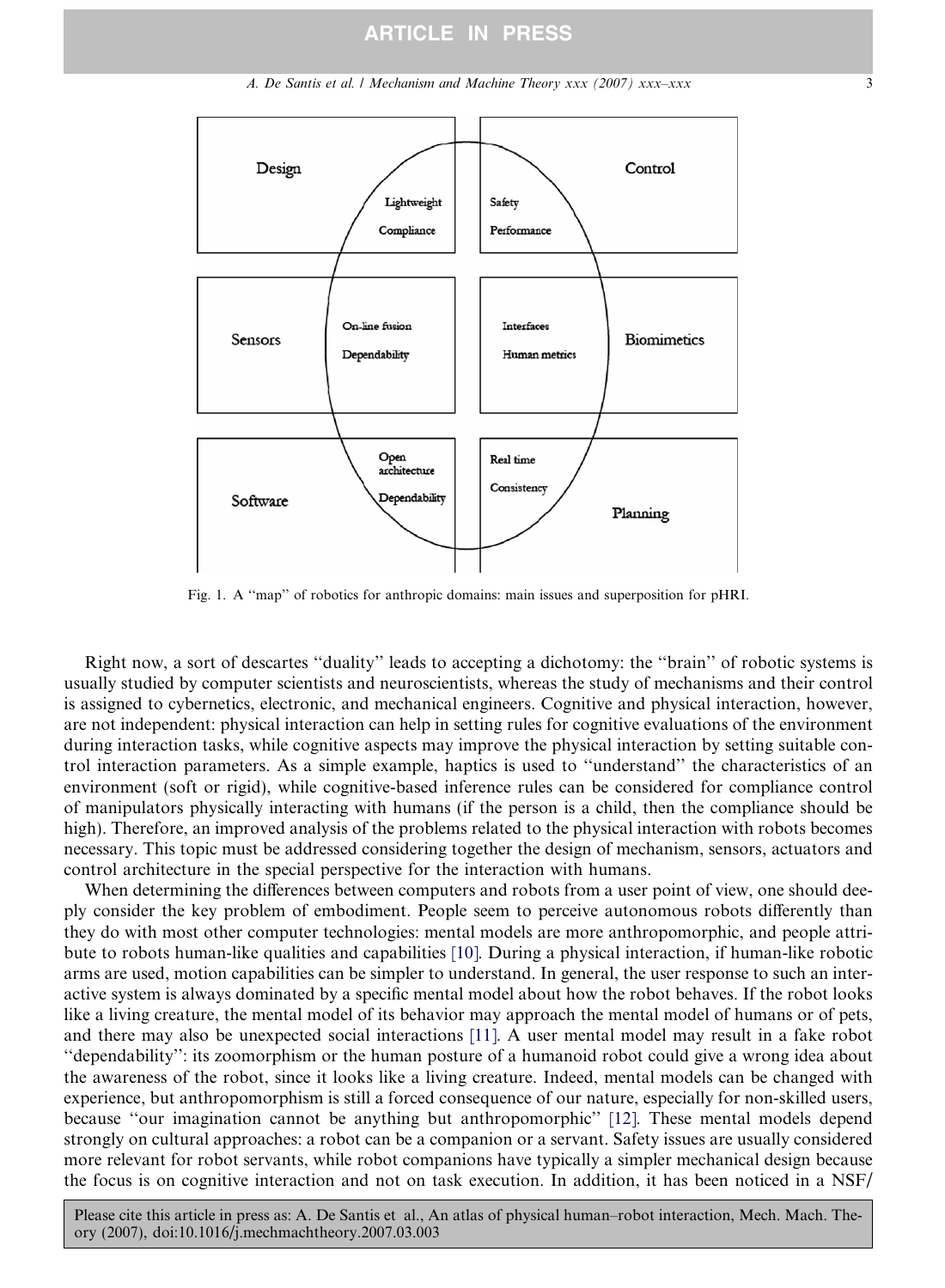<span id="page-3-0"></span>DARPA research project [\[13\]](#page-15-0) that the cognitive HRI, which focuses on the combination of the user and the robot, is different with respect to a simple human–computer interaction focussing only on the person using the computer. Moreover, different roles of interaction with robots are possible since different people interact in different ways with the same robot, and the robot in turn reacts differently based on its perception of the world. Also, there are failure modes on the "robot side" that can degrade the quality of the interaction. Effective communication between a person and a robot may depend on whether there exists a common domain of understanding between the two. The interface design is crucial to let the human be aware of the robot possibilities and to provide her/him with a natural way to keep the robot under control at every time.

This ''atlas'' of physical human–robot interaction will present issues and discuss results from different research groups about possible metrics for the evaluation of safety, dependability, and performance in pHRI. Existing sources in this domain include workshops, European projects, and results in journal, e.g. [\[14–17\]](#page-15-0), and conference papers. While many events in recent years were related to single aspects, our present effort is to consider together safety and dependability as the unified optimality criteria for future technical challenges in the design of robots for human environments [\[18\].](#page-16-0) Like in geographic atlases [\[19\]](#page-16-0), the different sections of this document will contain some superposition in discussing such themes, which shows contact points and overlapping interests (see [Fig. 1\)](#page-2-0). Every paragraph is a "map" where "destinations" are machines embedded in anthropic domains, ''viability conditions'' are safety, dependability, reliability, failure recovery, and performance, and ''via points'' are sensors, actuators, mechanics, control, and software architectures. There is a need for ''pathways'' connecting crucial components and leading to technological solutions to applications, while fulfilling the viability requirements.

# 2. Safety in pHRI

## 2.1. General aspects on safety and dependability

In the complexity of a HRI, the physical viewpoint is mainly focused on the risks of collisions occurring between the robot and its user: too high energy/power may be transferred by the robot, resulting in serious human damages. Severity indices of injuries may be used to evaluate the safety of robots in pHRI. These should take into account the possible damages occurring when a manipulator collides with a human head, neck, chest or arm. Several standard indices of injury severity exist in other, non-robotic, domains. The automotive industry developed empirical/experimental formulas that correlate human body's acceleration to injury severity, while the suitability of such formulas is still an open issue in robotics.

To increase robot safety, all aspects of manipulator design, including mechanics, electronics, and software, should be considered. In the mechanical design, the elimination of sharp edges can reduce the potential for lacerations. The main solution for reducing the instantaneous severity of impacts is to pursue a mechanical design that reduces manipulator link inertia and weight by using lightweight but stiff materials, complemented by the presence of compliant components in the structure. Compliance can be introduced at the contact point by a soft covering of the whole arm with visco-elastic materials or by adopting compliant transmissions at the robot joints. The latter allow the actuators' rotor inertia to be dynamically decoupled from the links, whenever an impact occurs. Increasing in this way the robot mechanical compliance while reducing its overall apparent inertia has been realized though different elastic actuation/transmission arrangements which include: relocation of actuators close to the robot base and transmission of motion through steel cables and pulleys, combination of harmonic drives and lightweight link design [\[20\]](#page-16-0), and use of parallel and distributed macro-mini actuation with elastic couplings. Other improvements for anticipating and reacting to collisions can be achieved through the use of combinations of external/internal robot sensing, electronic hardware and software safety procedures, which intelligently monitor, supervise, and control manipulator operation.

Indeed, the problem of blending the requirements for safety while keeping ''traditional'' robot performance (speed and accuracy) high remains an open challenge for the designers of human-centered robotic manipulators [\[21\]](#page-16-0). As clear from the previous discussion, safety metrics that consider only the ''brain'' of the robot as an intelligent machine are inappropriate in this context. Asimov's famous ''three laws of robotics'' are mainly science-fiction, since the ''will'' of the robots cannot be clearly mapped into motion behaviors, so that it is difficult for a robot to be aware of the potential damages.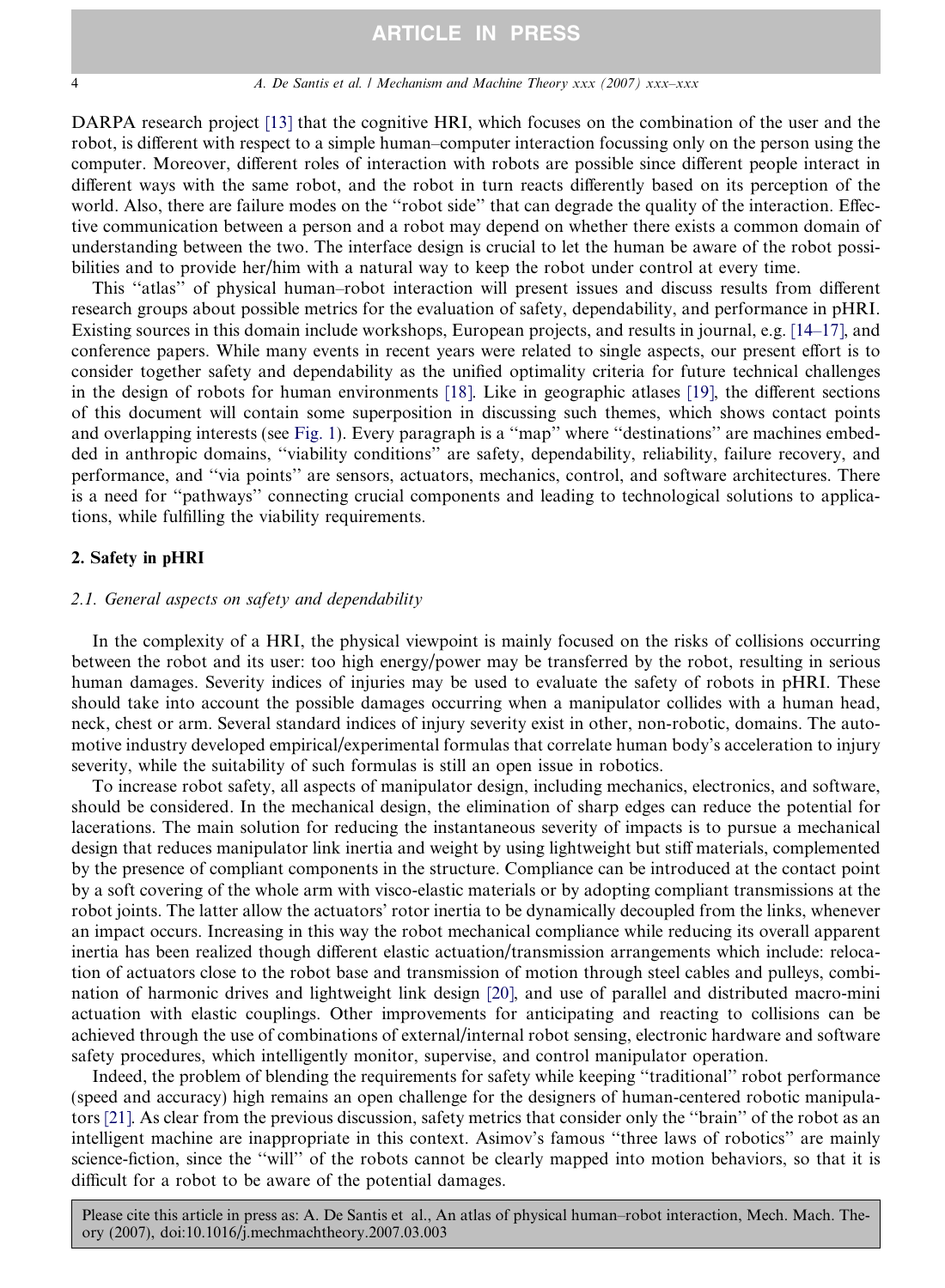The dependability of the system must be also understood. The ''passive'' safety is easy to understand: springs, rubber coverings, artificial skin, which have of course a real effect on reduction of damages, have also the additional property of being present in everyday life for the same purposes. The most obvious relation between cognitive "fear" related to physical injuries is the "monster" appearance of a robot, while the awareness of implemented safety systems could help. Consider ABS, ESP and the other systems for safety in the cars, which are probably the most ''familiar'' machines, and humanity came from a monster approach to the car and the train, present in lyrics and books of the first period of last century, to the human-like relation with this "everyday" ubiquitous machines. These safety devices are hidden and not clearly visible, but they add dependability and people know that they can trust on them: ''ubiquitous robotics'' as well as ubiquitous computing can be guaranteed if safety and dependability are guaranteed and understood.

The research in pHRI must consider any issue which could lead to define better evaluation criteria for the safety and dependability, considering ''scores'' or even ''cost functions'' to include the impact of different issues related to design and control of pHRI.

## 2.2. Safety standards and injury criteria

The main standard for robot safety in factories is the ANSI/RIA R15.06-1999 (American National Standard for Industrial Robots and Robot Systems – Safety Requirements). This standard addresses the requirements for personnel safety in industrial environments where robotic manipulators are employed. The complementary design standard ANSI/UL 1740 states hardware requirements and specifications, harmonized with R15.06: if the hardware is built in compliance with UL 1740, the safeguarding requirements in R15.06 are met too [\[22\]](#page-16-0). It must be pointed out, however, that there are no specifications for the case when robots and people have to share the operational space. Therefore, for unstructured anthropic domains this standard is not very useful.

The US Occupational Safety and Health Administration (OSHA) Manual discusses, in Section [4](#page-9-0) of chapter 4, ''industrial robots and robot system safety''. The topic was addressed also in other countries: as an example, CAN/CSA Z434-03 is the Canadian standard on ''Industrial Robots and Robot Systems – General Safety Requirements''. The International Organization for Standardization (ISO) is currently revising the ISO 10218 standard (the international equivalent of R15.06), released in 1992, introducing new concepts in the world of industrial robot safety [\[23\]](#page-16-0). Because of the varying approach to standards writing across the world, it is essential to create a document that can be used in Europe, the Americas, and Asia. Among other things, these standards concern safety-related control circuitry performance for robots sharing their workspace with an operator, and involves also safety requirements for Autonomous Guided Vehicles (AGV).

Criteria for defining safety levels in human–robot interaction (inside and outside factories) are strictly related to the possible injuries caused by robots. Safety and dependability of the physical interaction should be evaluated considering all the different components of a robot, from mechanisms to actuators, from sensing to control. Note that recently some European robot manufacturers (ABB, KUKA, Reis Robotics) have included software modules that monitor through external sensing the Cartesian space around the robot and stop operations in case of danger.

For evident reasons, the automotive industry was the first to define quantitative measures, indices and criteria for evaluating injuries due to impacts. These sets of studies can be used as a starting point for safety evaluation in robotics. Most of the research about injury criteria is done in connexion with automobile crash testing where two distinct types of loading are observed concerning head injuries. The first type is a ''direct interaction'', i.e., a collision of the head with another solid object at appreciable velocity. This situation is generally characterised by large linear accelerations and small angular accelerations during the impact phase. The second type is an ''indirect interaction'', i.e., a sudden head motion without direct contact. The load is generally transmitted through the head-neck junction upon sudden changes in the motion of the torso and is associated with large angular accelerations of the head.

In order to quantify the injury severity produced by the impact with a robot, a scaling is needed. A definition of injury scaling developed by the automotive industry is the Abbreviated Injury Scale (AIS). If more than one part of the body is involved, the one with maximum injury severity is considered as the overall injury severity, which is indicated as Maximum AIS (MAIS). The type of injuries are divided in a classification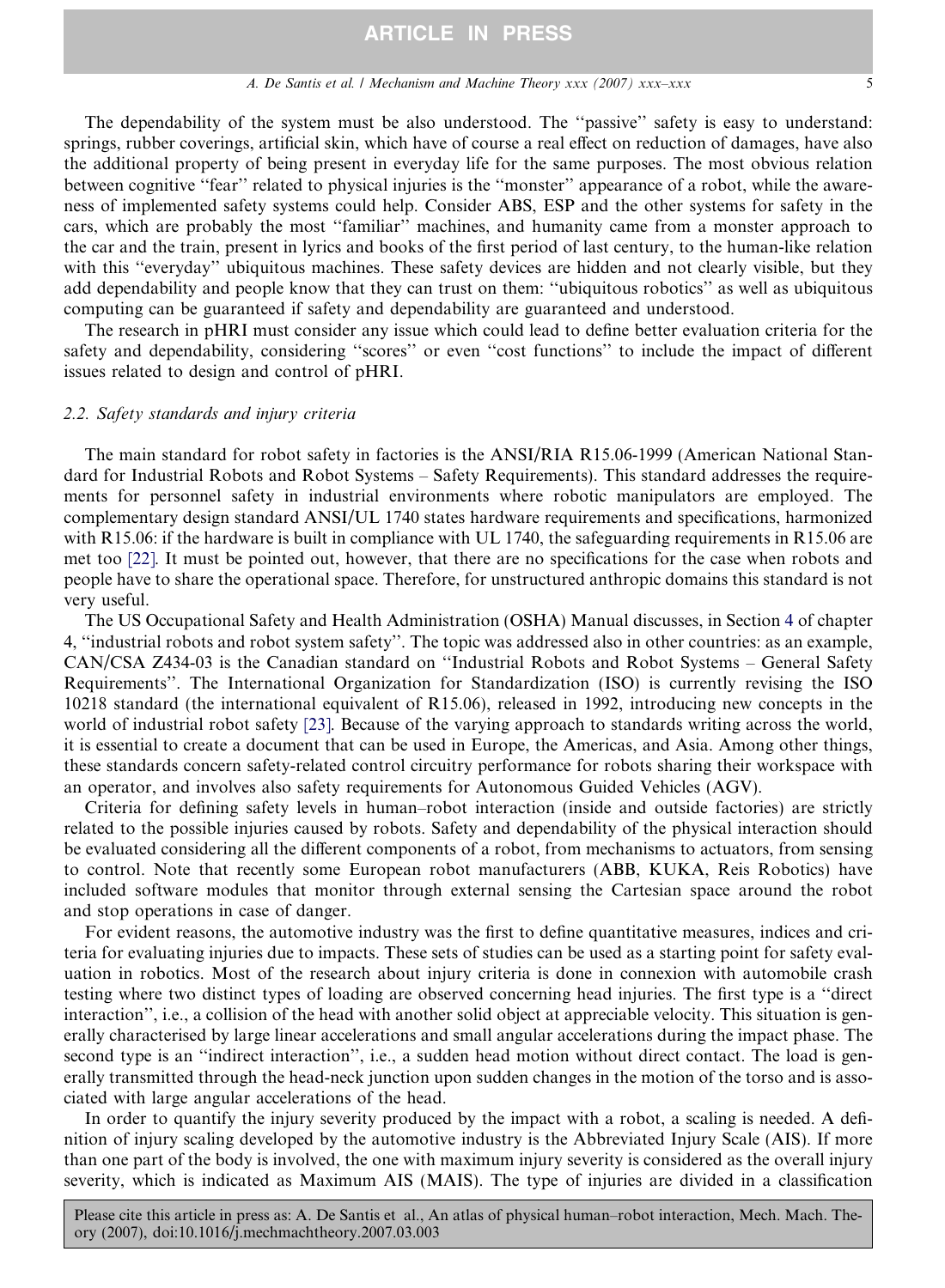|  | ł |  |
|--|---|--|
|  |   |  |
|  |   |  |

| Table 1 |                  |  |
|---------|------------------|--|
|         | AIS injury scale |  |

| <b>AIS</b>       | Severity       | Type of injury                     |
|------------------|----------------|------------------------------------|
| $\boldsymbol{0}$ | None           | None                               |
|                  | Minor          | Superficial                        |
| 2                | Moderate       | Recoverable                        |
| 3                | Serious        | Possibly recoverable               |
| 4                | Severe         | Not fully recoverable without care |
| 5                | Critical       | Not fully recoverable with care    |
| 6                | Maximum injury | Fatal                              |

reported in Table 1: unfortunately, this table gives no indication how to measure injury. This is provided by so called severity indices.

Biomechanically motivated severity indices evaluated by impact tests are reviewed and discussed in [\[24\].](#page-16-0) Among the theoretical basements of these criteria, there are the Vienna Institute Index and the so-called Wayne State Tolerance Curve (WSTC). The latter builds upon data from fundamental experiments and represents the underlying reference for most of the proposed head-injury tolerance indices. The WSTC is a curve plotting head accelerations versus impact duration necessary to produce skull damages. Gadd [\[25\]](#page-16-0) plotted the WSTC curve in log–log coordinates, obtaining a straight line of slope 2.5, and proposed accordingly a severity index (Gadd Severity Index) which is the integral of the head acceleration to the power of 2.5 during the relevant duration of collision.

For the head quite many criteria are available for the first type of loading (direct interaction). In the various interpretations of the WSTC, a model of the head is usually assumed in the form of a mass–spring–damper system.

The mostly used head severity index is the head injury criterion (HIC) [\[26\]](#page-16-0). The HIC focuses on the head acceleration and indicates that very intense acceleration is quite tolerable if very brief, while potentially harmful for pulse duration exceeding 10 or 15 ms (as time exposure to cranial pressure pulses increases, the tolerable intensity decreases).

The maximum power index (MPI) is instead the weighted change of kinetic energy of the human head before and after impacts, with the weighting carried out by two sensitivity coefficients in each direction. This injury criterion, which was developed for evaluation of protection helmets, is quite new and still a lot of research has to be carried out on it. However, it seems to be a promising alternative to the HIC since it is derived from the same underlying type of data (accelerations) but has physically relevant units.

In the maximum mean strain criterion (MSC), a mass–spring–damper model of the head is used and expanded by the presence of a second mass; the average length of the head is considered as a parameter too.

For torso injuries, the available criteria can be generally divided into four groups: acceleration based criteria, force based criteria, compression based criteria, and soft tissue based criteria. For neck injuries, frontal and rear impacts have different effects and thus they are addressed separately. In general, the mechanisms of injury of the human neck are potentially related to the forces and bending moments acting on the spinal column. Two severity indices for the neck were often considered: the neck injury criterion for frontal impacts and the neck injury criterion for rear impacts.

Unfortunately severity indices are not a direct scaling of injury but more of a limit between severe and nonsevere injury. In order to cope with this deficit the National Highway Traffic Safety Administration specified empirical equations for converting e.g. HIC values to the probability of MAIS level. These conversions were carried out for several severity indices and provide a scaling of injury severity.

#### 3. Mechanics and control issues for a safe pHRI

#### 3.1. Issues for pHRI design

The discussed novel additional optimality criteria for pHRI lead to redesign robots starting from the mechanics. The intrinsic or passive safety cannot be underestimated: ''Rocks don't fly'' synthesizes the driving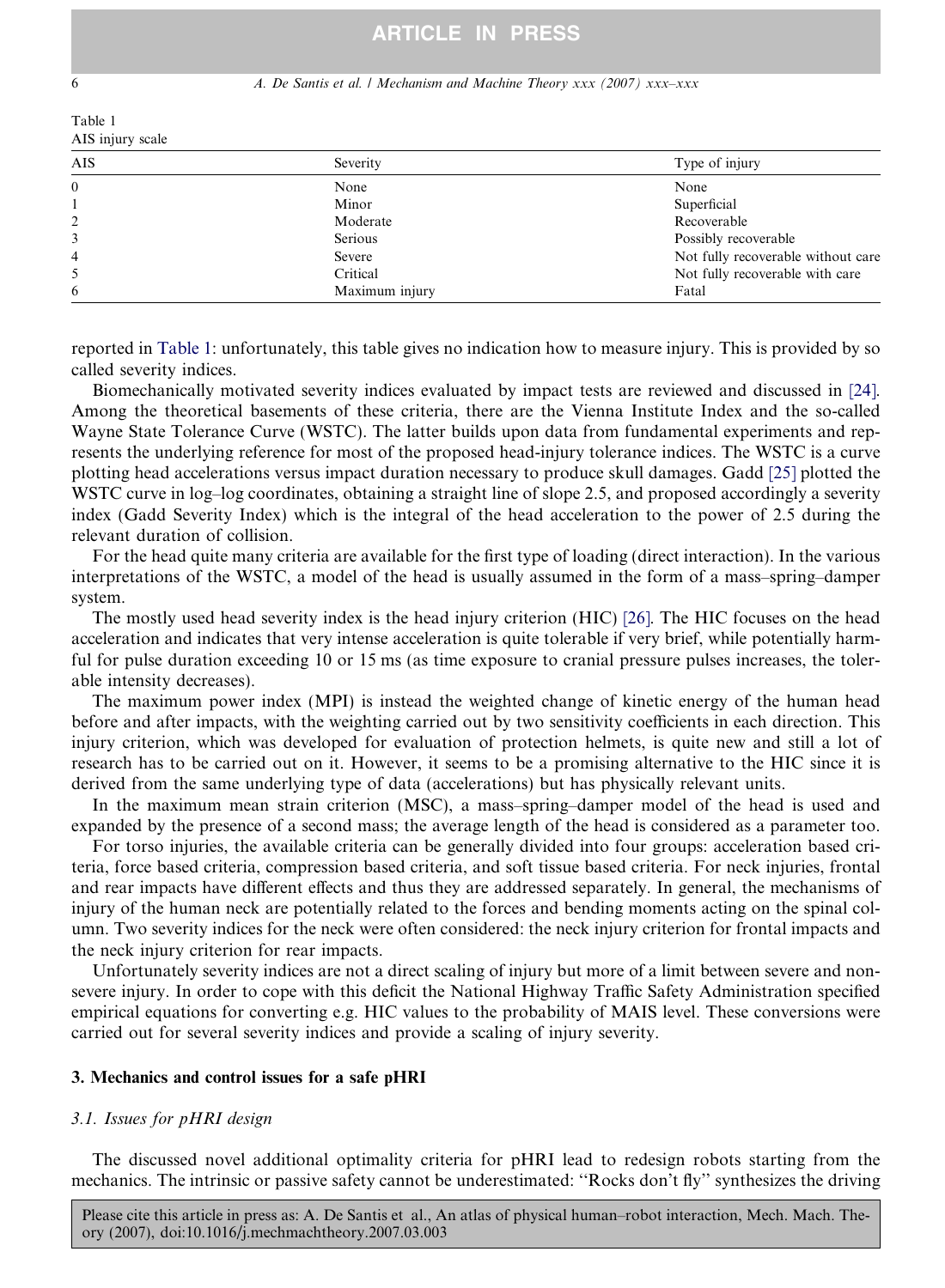#### A. De Santis et al. / Mechanism and Machine Theory xxx (2007) xxx–xxx 7

force in the mechanical design of lightweight robots. The simple addition of a passive compliant covering in order to reduce impact loading is impractical and does not address the root cause of high impact loads due to the large effective inertia of most robotic manipulators. Finally, protective skins or helmets for humans are normal only in industrial domains, and not natural in anthropic domains. Operational tactics can also actively contribute to safety, by means of suitable control laws, and more sophisticated software architectures may overcome some limitations of mechanical structure. Indeed, control methods cannot fully compensate for a poor mechanical design, but they are relevant for performance improvement, reduced sensitivity to uncertainties, and better reliability. Modern actuation strategies, as well as force/impedance control schemes, seem to be anyway crucial in human–robot interaction. On the other hand, a more complete set of external sensory devices can be used to monitor task execution and reduce the risks of unexpected impacts. However, even the most robust architecture is endangered by system faults and human unpredictable behavior. This suggests to improve both passive and active safety for robots in anthropic domains.

#### 3.2. Mechanics and actuation for pHRI

#### 3.2.1. Intrinsic safety

The first important criterion to limit injuries due to collisions is to reduce the weight of the moving parts of the robot. A prototypical example of this is the design of the DLR-III Lightweight Robot [\[20\]](#page-16-0), which is capable of operating a payload equal to its own weight (13.5 kg). Advanced light but stiff materials were used for the moving links, while motor transmission/reduction is based on harmonic drives, which display high reduction ratio and efficient power transmission capability. In addition, there is the possibility of relocating all the relevant weights (mostly, the motors), at the robot base, like it was done for the Barrett Whole Arm Manipulator (WAM) [\[27\]](#page-16-0). This is a very interesting cable-actuated robot, which is also backdrivable, i.e., by pushing on the links, it is possible to force motion of all mechanical transmission components, including the motors' rotors. In the case of a collision, the lighter links display lower inertia and thus lower energy is transferred during the impact. On the other hand, compliant transmissions tend to decouple mechanically the larger inertias of the motors from those of the links. The presence of compliant elements may thus be useful as a protection against unexpected contacts during pHRI. More in general, a lightweight design and/or the use of compliant transmissions introduce link [\[28\]](#page-16-0) and, respectively, joint [\[29\]](#page-16-0) elasticity.

In order to preserve performance while exploiting the potential offered by lightweight robot arms, one must consider the effects of structural link flexibility. Distributed link deformation in robot manipulators arises in the presence of very long and slender arm design (without special care on materials); notice that ''link rigidity'' is always an ideal assumption and may fail when increasing payload-to-weight ratio. On the other hand, in the presence of compliant transmissions, deformation can be assumed to be instead concentrated at the joints of the manipulator. Neglected joint elasticity or link flexibility limits static (steady-state error) or dynamic (vibrations, poor tracking) task performance.

Problems related to motion speed and control bandwidth must be also considered. Flexible modes of compliant systems prevent control bandwidths greater than a limit; in addition, attenuation/suppression of vibrations excited by disturbances can be difficult to achieve. Intuitively, compliant transmissions tends to respond slowly to torque inputs on the actuator and to oscillate around the goal position, so that it can be expected that the promptness of an elastically actuated arm is severely reduced if compliance is high enough to be effective on safety. From the control point of view, there is a basic difference between link and joint elasticity. In the first case, we have non-colocation between input commands and typical outputs to be controlled; for flexible joint robots, the co-location of input commands and structural flexibility suggests to treat this case separately.

#### 3.2.2. Variable-impedance actuation

Very compliant transmissions may ensure safe interaction but be inefficient in transferring energy from actuators to the links for their fast motion. An approach to gain performance for guaranteed safety joint actuation is to allow the passive compliance of transmission to vary during the execution of tasks. The variable impedance approach (VIA) [\[30\]](#page-16-0) is a mechanical/control co-design that allows varying rapidly and continuously during task execution the value of mechanical components such as stiffness, damping, and gear-ratio,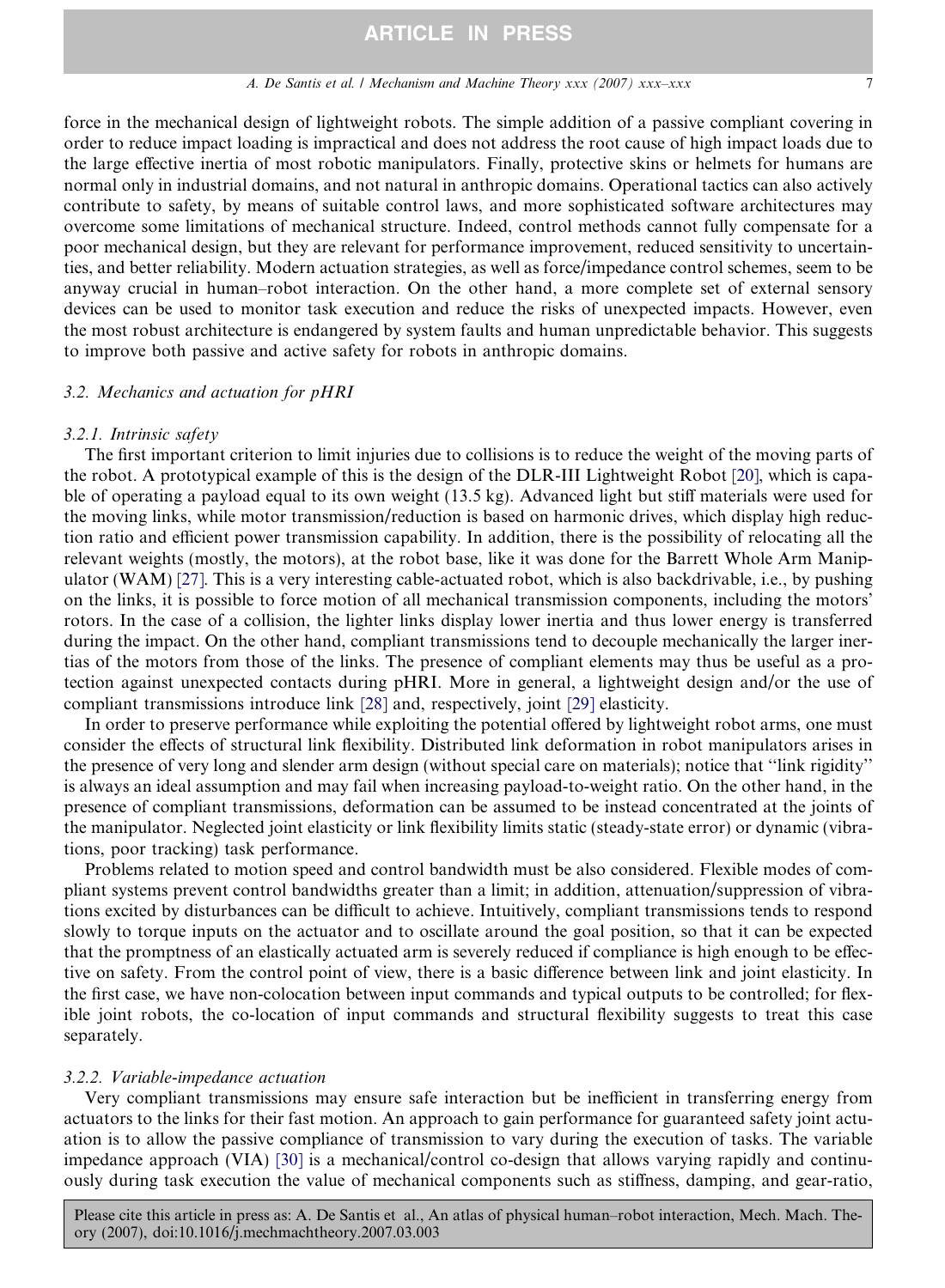#### 8 A. De Santis et al. / Mechanism and Machine Theory xxx (2007) xxx-xxx

guaranteeing low levels of injury risk and minimizing negative effects on control performance. In this approach the best possible trade-off between safety and performance is desired. For a mechanism with given total inertia and actuator limits, one can formulate an optimal control problem to be used for comparing mechanical/actuation alternatives at their best control performance. One interesting formulation is the following: find the minimum time necessary to move between two given configurations (with associated motion and impedance profiles), such that an unexpected impact at any instant during motion produces an injury severity index below a given safety level. This is called the Safe Brachistochrone problem [\[31\]](#page-16-0). The optimal solution obtained analytically and numerically for single-dimensional systems shows that low stiffness is required at high speed and vice versa. This matches with intuition since most of the motion energy transfer from the motor should occur during the initial and final acceleration/deceleration phases. This ideal solution provides guidelines to be used also for multidimensional systems.

#### 3.2.3. Distributed macro-mini actuation

Another approach to reduce manipulators arm inertia for safety, while preserving performance, is the methodology of distributed macro-mini actuation  $(DM^2)$  [\[21\].](#page-16-0) For each degree of freedom (joint), a pair of actuators are employed, connected in parallel and located in different parts on the manipulator. The first part of the  $DM<sup>2</sup>$  actuation approach is to divide the torque generation into separate low and high frequency actuators whose torque sum in parallel. Gravity and other large but slowly time-varying torques are generated by heavy low- frequency actuators located at the base of the manipulator. For the high-frequency torque actuation, small motors collocated at the joints are used, guaranteeing high-performance motion while not significantly increasing the combined impedance of the manipulator–actuator system. Finally, low impedance is achieved by using a series elastic actuator (SEA) [\[32\].](#page-16-0) It is important to notice that often high-frequency torques are almost exclusively used for disturbance rejection. The effective inertia of the overall manipulator is reduced by isolating the reflected inertia of the actuators while reducing the overall weight of the manipulator.

#### 3.3. Control techniques for pHRI

Typically, current industrial robots are position-controlled. However, managing the interaction of a robot with the environment by adopting a purely motion control strategy turns out to be inadequate; in this case, a successful execution of an interaction task is obtained only if the task can be accurately planned. For unstructured anthropic domains, such a detailed description of the environment is very difficult, if not impossible, to obtain. As a result, pure motion control may cause the rise of undesired contact forces. On the other hand, force/impedance control [\[33\]](#page-16-0) is important in pHRI because a compliant behavior of a manipulator leads to a more natural physical interaction and reduces the risks of damages in case of unwanted collisions. Similarly, the capability of sensing and controlling exchanged forces is relevant for cooperating tasks between humans and robots.

Interaction control strategies can be grouped in two categories; those performing indirect force control and those performing direct force control. The main difference between the two categories is that the former achieve force control indirectly via a motion control loop, while the latter offers the possibility of controlling the contact force to a desired value, thanks to the closure of a force feedback loop.

To the category of indirect force control belongs impedance control, where the position error is related to the contact force through a mechanical impedance of adjustable parameters. A robot manipulator under impedance control is described by an equivalent mass–spring–damper system, with the contact force as input (impedance may vary in the various task space directions, typically in a nonlinear and coupled way). The interaction between the robot and a human results then in a dynamic balance between these two ''systems''. This balance is influenced by the mutual weight of the human and the robot compliant features. In principle, it is possible to decrease the robot compliance so that it dominates in the pHRI and vice versa. Cognitive information could be used for dynamically setting the parameters of robot impedance, considering task-dependent safety issues.

Certain interaction tasks, however, do require the fulfilment of a precise value of the contact force. This would be possible, in theory, by tuning the active compliance control action and by selecting a proper reference location for the robot. If force measurements are available (typically through a robot wrist sensor), a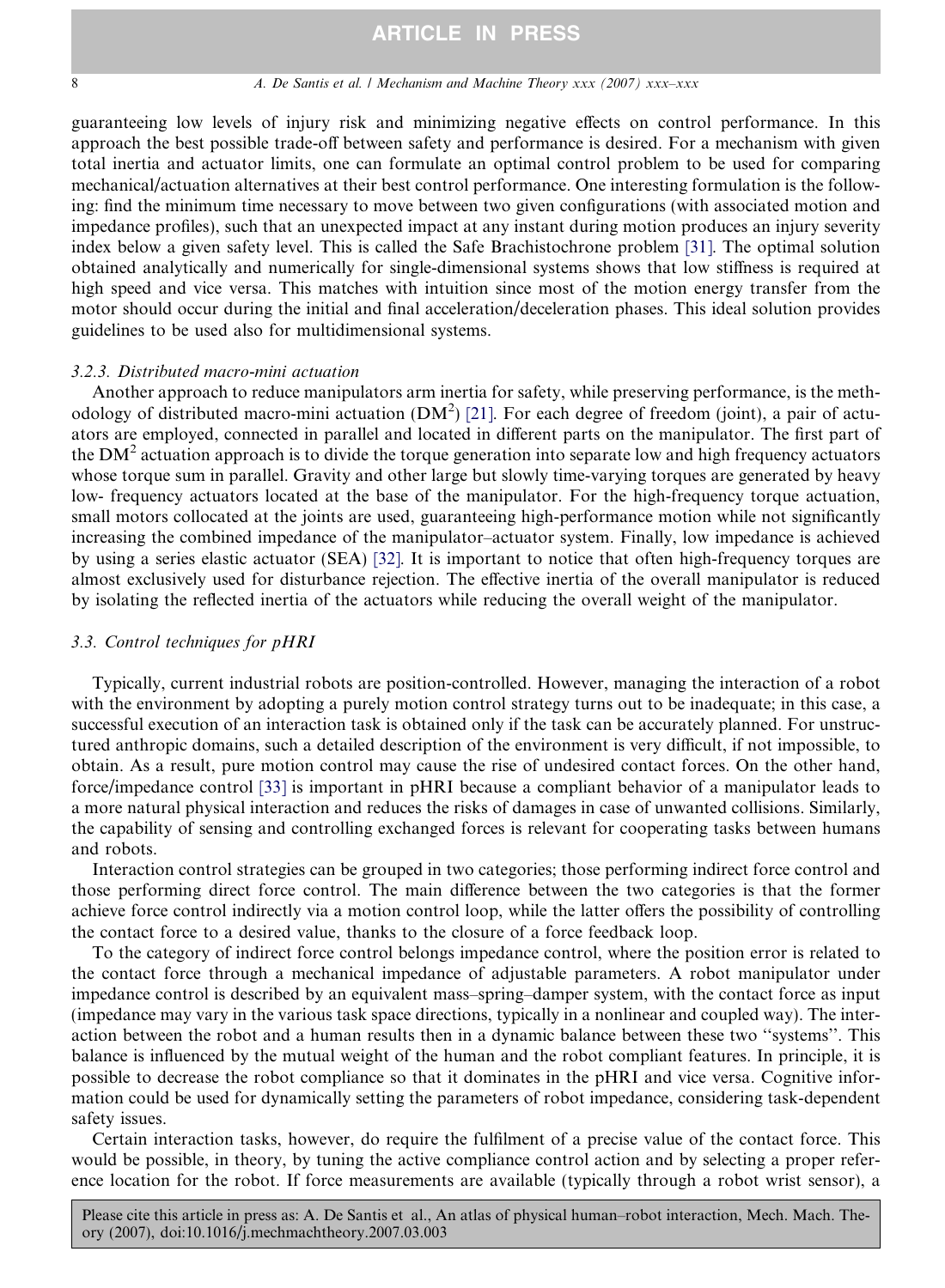direct force control loop could be also designed. Note that, a possible way to measure contact forces occurring in any part of a serial robot manipulator is to provide the robot with joint torque sensors. The integration of joint torque control with high performance actuation and lightweight composite structure, like for the DLR-III lightweight robot [\[20\],](#page-16-0) can help merging the competing requirements of safety and performance.

In all cases, the control design should prevent to introduce in the robot system more energy than strictly needed to complete the task. This rough requirement is related to the intuitive consideration that robots with large kinetic and potential energy are eventually more dangerous for a human in case of collision. An elegant mathematical concept satisfying this requirement is passivity. Passivity-based control laws [\[34\],](#page-16-0) beside guaranteeing robust performance in the face of uncertainties, have thus promising features for a safe pHRI.

As already mentioned, compliant transmissions can negatively affect performance during normal robot operation in free space, in terms of increased oscillations and settling times. However, more advanced motion control laws can be designed which take joint elasticity of the robot into account. For example, assuming that the full robot state (position and velocity of the motors and links) is measurable, a nonlinear model-based feedback can be designed that mimics the result of the well-known ''computed torque'' method for rigid robots, i.e., imposing a decoupled and exactly linearized closed-loop dynamics [\[35\]](#page-16-0). Moreover, in robots with variable impedance actuation, the simultaneous and decoupled control of both the link motion and the joint stiffness is also possible in principle, reaching a trade-off between performance and safety requirements.

#### 3.4. Real-time motion planning

Conventional robot motion planning is a typical off-line process that determines a feasible path (and a dynamically feasible timing), if one exists, connecting an initial and a final arbitrary robot configuration while avoiding obstacles. Complete knowledge of the geometry of the static environment is assumed. For highdimensional configuration spaces (robots with many degrees of freedom) in crowded environments, the search for a feasible path is very complex and time-consuming; recently, probabilistic and randomized approaches have been developed to tackle this curse of dimensionality.

When dealing with trajectory (path + timing) planning in anthropic domains, the additional features of intelligibility and acceptability of robot motion should be considered. The planner should produce robot trajectories which are easily recognised by the user and ''natural'' for the task to be executed, in the sense that they are similar to the motion that would be performed by a human. In particular, they should not generate a sense of fear due to unexpected appearance, overly fast speeds/accelerations, and lack of visibility.

Within the context of off-line planning, one should include also an optimal or suboptimal definition of time variation for the stiffness properties of variable impedance actuation.

Indeed, the intrinsic nature of service robotics is to deal with unstructured, time-varying environments, for which a model is hardly available. The major part of dynamicity is typically due to the unpredictable motion of a human user. Therefore, the integration of a sensor-based on-line reactivity component into an off-line motion plan (needed for a global analysis of the scene) seems mandatory.

Sensors can be used to acquire local information about the relative position of a manipulator arm (or a navigating mobile robot) with respect to the human user (or with respect to other arms or robots, in which case proprioceptive sensing may be enough). Based on this, the planner should locally modify a nominal path so to achieve at least collision avoidance or, in more sophisticated strictly cooperating tasks, reach the correct rendezvous between the robot end-effector and, say, the human hand. Several reactive motion planning approaches exist in this context, mostly based on artificial potential fields [\[36\]](#page-16-0) and their algorithmic or heuristic variations. One example is the elastic strip framework [\[37\],](#page-16-0) where the local modification of motion is performed in a task-consistent manner, leaving primary (Cartesian) task execution possibly unaffected by obstacle avoidance. If the modification to the trajectories are given in the operational space, there is the need for an appropriate inverse kinematics system to give the reference values for the velocity/force controllers of the manipulator, possibly considering kinematic redundancy and/or dynamic issues. Another approach to reactive planning considers the on-line generation of the Cartesian path of multiple ''control points'' on the manipulator, possibly the closest one to obstacles [\[38\].](#page-16-0)

In this framework, it is useful to encompass the entire physical structure of the robot and of the obstacles (human or not) with basic geometrical shapes (cubes, spheres etc.), which simplify distance computations.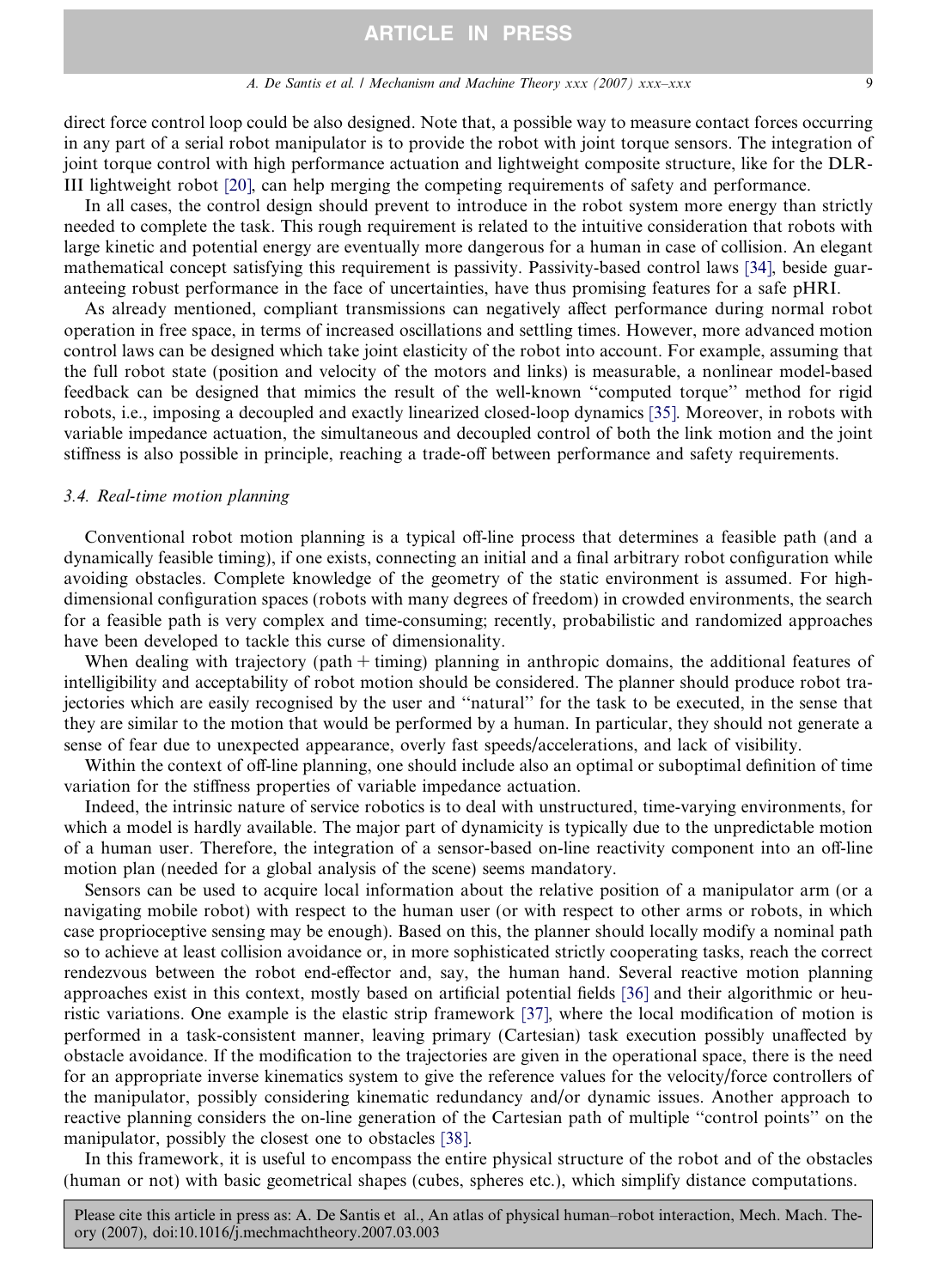#### <span id="page-9-0"></span>10 A. De Santis et al. / Mechanism and Machine Theory xxx (2007) xxx-xxx

The simplest modification of a nominal path in the proximity of an expected collision is to stop the robot. Even when a local correction is able to recover the original path, there is no guarantee, in general, that a purely reactive strategy may preserve task completion. For this, a global replanning based on the acquired sensory information may be needed.

## 4. Dependability in pHRI

# 4.1. Assessing dependability for pHRI

This section addresses the relevant dependability issues in pHRI, with emphasis on the robot side. Sensor capabilities and data fusion for inferring a correct characterization of the scene and of the people in the robot environment are discussed. Dependability of complex robotic systems in anthropic domains during normal operation is threatened by different kinds of potential failures or unmodeled aspects in sensors, control/actuation systems, and software architecture, which may result in undesirable behaviors. Due to the critical nature of pHRI, dependability must be enforced not only for each single component, but for the whole operational robot.

Dependability is an integrated concept that encompasses the following attributes [\[39\]:](#page-16-0)

- Safety: absence of catastrophic consequences on the user(s) and the environment.
- Availability: readiness for correct service.
- Reliability: continuity of correct service, i.e., of completing tasks in a satisfactory manner.
- Integrity: absence of improper system alterations.
- Maintainability: ability to undergo modifications over time and repairs in case of failures.

There are, indeed, strict relationships among these concepts.

In all pHRI situations, safety of robot operation is essential, given the presence of humans in contact with or in the vicinity of the robots. In this context, safety can be rephrased as ''absence of injury to humans in the robot's environment''. Safety needs to be ensured both during nominal operation of the robot, as well in the presence of faults. In particular, it should be accepted that, in order to enforce a robot operation which is safe for the human, the completion of a programmed task may even be abandoned (this is also named survivability).

To be useful, a robot must also be always ready to carry out its intended tasks, and able to complete those tasks successfully. This is encapsulated in the dependability requirements of availability and reliability. There is evidently a trade-off between reliability/maintainability on one side, and safety on the other, since, in many applications, the safest robot would be one that never does anything. In some applications, however, the well being of humans requires robot availability and reliability. This is the case, for example, of robots used for surgery or for rescue operations.

Robot integrity is a pre-requisite for safety, reliability, and availability. Integrity relates to the robot's physical and logical resources, and requires appropriate mechanisms for protecting the robot against accidental and malicious physical damage, or corruption of its software and data.

Finally, availability cannot be achieved without due attention to maintainability aspects. These concern again both the physical and logical resources of the robot, which should be easy to repair and to upgrade.

# 4.2. Sensors and dependability

One major problem for the introduction of robots (in particular with mobile base) in unstructured environment is the possibility to rely on dependable sensors. Sensor data are needed for reactive planning, motion/ force control, visual serving, fault diagnosis, and monitoring of safety levels. Due to the unstructured nature of anthropic domains and to the rather unpredictable movements of persons, a robot should be equipped with a complete set of sensors, including: range, proximity, touch, vision, sound, temperature, and so on. The selection, arrangement, and number of sensors (as well as their single reliability) contribute to the measure of dependability of a manipulator for interaction tasks.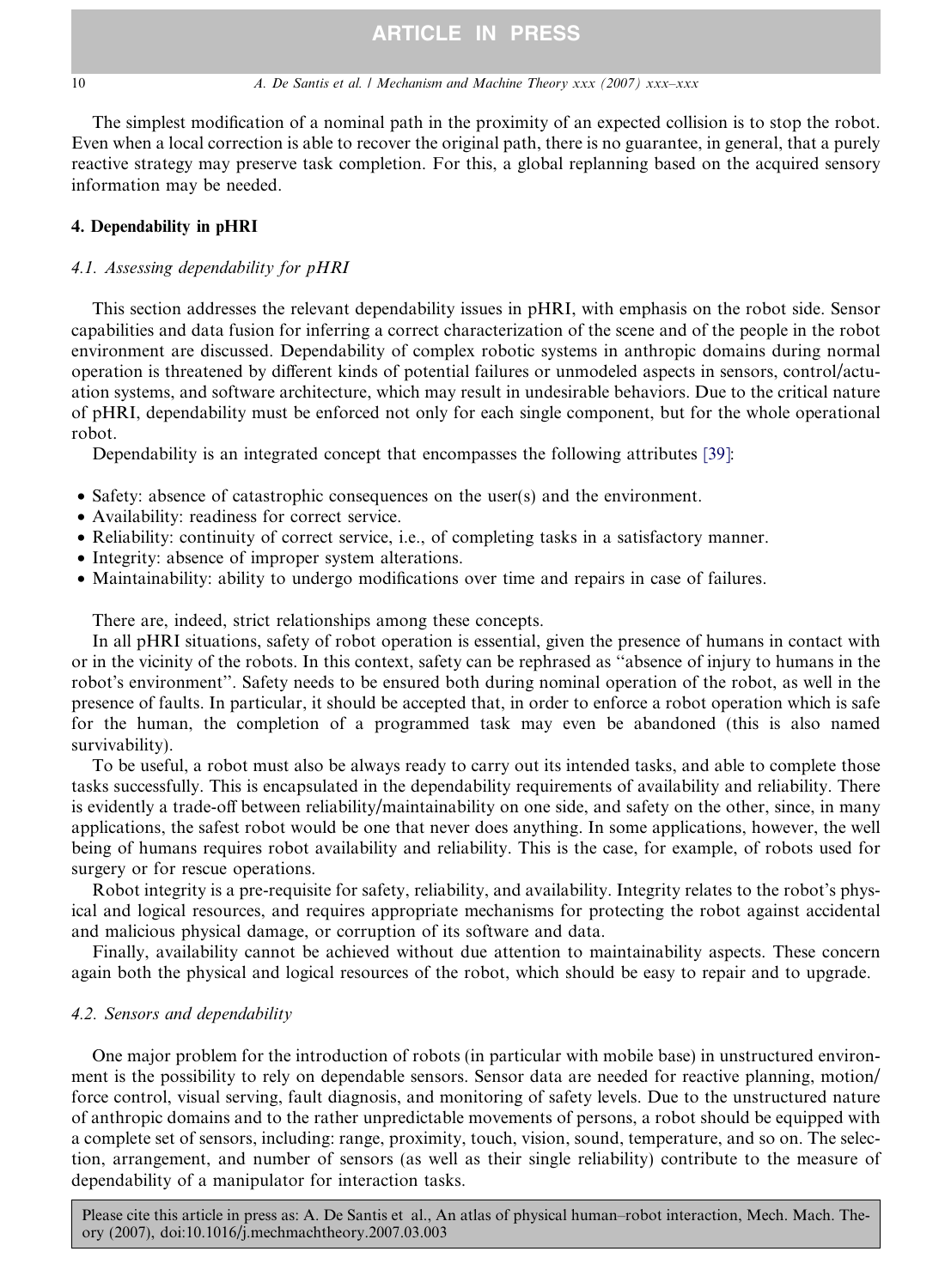Intelligent environments can be considered as dual to a robot equipped with multiple sensors. On one hand, a properly sensorized environment incorporates the tools to perceive and understand what is happening, providing useful data to people and robots present in the environment. In this way, many robots can share the same sensory system. However, the large work needed for setting up such a global sensory system makes this approach unpractical for an anthropic environment. On the other hand, robots with built-in sensors provide a versatile platform, since their operation is not limited to a specific area.

The construction of a good model of humans interacting with the robot is certainly one of the main purposes of a sensory system for pHRI: vision and other proximity sensors must be able to map the position of critical actors in the scene. These sensors must be robust to changing of environmental conditions like lighting, dust and other sources of uncertainty.

Sensor-based modeling of a person was addressed in the literature [\[40\]](#page-16-0), in order to obtain enough information about human intentions, by tracking and interpreting movements and gestures. For this, vision is the main sensory modality and stereo cameras can provide also depth information. Basic capabilities include locating people in the operational space, predicting their incipient motion (based on a kinematic/dynamic model of the human) and detecting faces. Anticipated perception [\[41\]](#page-16-0) and anticipatory movements can help the robot to keep adequate postures during the interaction with human beings. An articulated human model [\[42\]](#page-16-0) should be considered, using at least simple skeletons of body components (neck, shoulders, torso, arms, forearms, hip, legs).

Active exploration and selectivity of features are two important characteristics of the human vision which should be replicated in robot vision. With an on-board camera, robot motion can be used for active acquisition of data on human–robot interaction. As a minimum, a localization/detection module should evaluate direction and distance of people present in the workspace. ''Safety volumes'' [\[38\]](#page-16-0) can be generated so as to constrain the behavior of the robot, in terms of speed and compliance, and depending on the specific phase of the interaction. In particular, this is relevant in the case of mobile service robots approaching humans (e.g., encountering them in a corridor). The selective visual tracking of the head is crucial [\[43\],](#page-16-0) considering the presented injury criteria, but also monitoring arm positions is important, due to the possibility of dangerous collisions during cooperative tasks. A more precise localization system can be built using radio frequency identification tags or markers.

For closer human–robot interaction, such as supporting people, handing over objects or shaking hands-all ''physical'' events, force/torque sensors and small ''tactile'' sensors distributed along the structure may be needed (just like in dextrous robotic hands). Of course, it is necessary to distinguish between intentional contacts and accidental collisions with human body and head.

Fusion of the information coming from multiple sensors may help in providing a coherent and reliable description of the world surrounding the robot. In general, it is required to integrate sensor information based only on approximate models of the environment. Data fusion is particularly important when monitoring contacts, e.g., for selecting impedance parameters or for determining the most dangerous ''control points'' on the robot to be driven away from a human with higher priority. Unfortunately, there has been little work on achieving the fusion of contact and visual information.

Taking as an example the problem of simultaneous localization and mapping (SLAM) [\[44\]](#page-16-0) for a mobile service robot, the input from different sensors (laser scan, ultrasonic, vision) may be combined in order to drive prediction algorithms. The latter are based on Bayesian estimation, Kalman filtering, particle filters and so on, and cope with the occasional and systematic uncertainties of the observations.

Artificial intelligence (AI) techniques can also be adopted for data fusion, e.g., fuzzy sets, neural networks, or first order logics. For the use of AI systems, there is often the need to define ''symbolic'' quantities that capture some relevant state of the human–robot interaction and/or of the environment to be used for highlevel reasoning. Finally, inference systems may organize sensory sources and data taking into account the information about the specific phases of an interaction task. Indeed, only AI methods complying with realtime constraints are of interest for pHRI.

#### 4.3. Fault handling and dependability

The possibility of conferring a proper degree of autonomy and safety to robots strongly depends on the capability to properly manage the possible occurrence of unexpected events, as failures or abrupt changes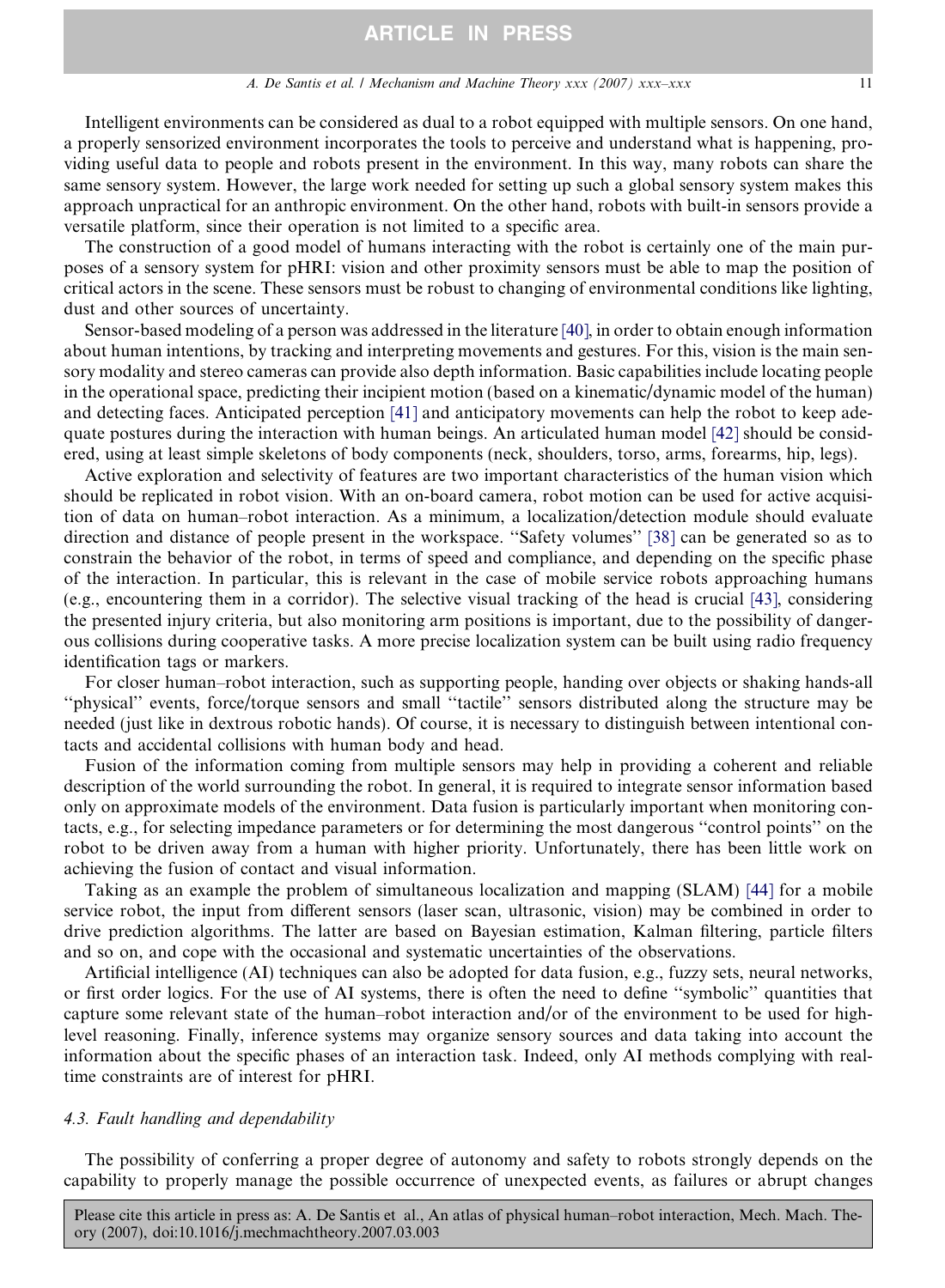of the environment. To preserve the safety of humans interacting with robots during the execution of interaction tasks, fault handling and fault tolerant control have to be considered as fundamental functionalities [\[45\].](#page-16-0) Dependability is related on the ability of the system to cope with failures.

As an example, a model of failure taxonomy has been presented in [\[46\]](#page-16-0) with the reference to field robots. Reliability of the system is evaluated in terms of physical failures (of the effectors, sensors, power source, control system, and so on) and human communication failures. It must be pointed out, however, that for application domains with physical human–robot interaction, the picture is even more complex.

To ensure acceptable levels of robot dependability attributes in pHRI, it is useful to define explicitly the types of faults that can affect the robot, and that need to be taken into account during development and deployment. These can be very broadly described in terms of three non-disjoint fault classes:

- physical (or internal) faults, including both natural hardware faults and physical effects due to the environment (damage of mechanical parts, actuators and/or sensors faults, power supply failures, control unit hardware/software faults, radiation, electromagnetic interference, heat, etc.);
- interaction (or external) faults, including issues related to human-to-robot and robot-to-robot cooperation, robustness issues with respect to operation in an open, unstructured environment (such as sudden environmental changes and disturbances not usually acting during the normal system operation or exceeding their normal limits), and malicious interference with the robot's operation;
- development faults, which may be introduced, usually accidentally, during the design or implementation of the hardware and software components of the robot.

All three faults classes need to be considered, with more or less emphasis depending on the application. One particularly delicate aspect in the context of robotics is that of development faults affecting the domain-specific knowledge embodied in robot's world models and the heuristics in decisional mechanisms.

Achieving dependability requires the application of a sequence of activities for dealing with faults [\[39\]](#page-16-0):

- fault prevention, which aims to prevent the occurrence or introduction of faults;
- fault removal, which aims to reduce the number and severity of faults;
- fault detection and isolation, which aims at recognizing the occurrence of a fault and characterizing its type;
- fault tolerance, which aims to avoid service failures in the presence of faults;
- fault forecasting, which aims to estimate the present number, the future incidence, and the likely consequences of faults.

Fault prevention and fault removal are collectively referred to as fault avoidance, i.e., how to build a system that is fault-free. With respect to development faults, fault avoidance requires a rigorous approach to design through proven software engineering principles and the application of verification and validation procedures, such as formal verification and testing.

Fault detection and isolation are parts of fault diagnosis. An early diagnosis allows an appropriate response of the system and prevents the propagation of the fault effects to critical components in the system. The robotic system has to be monitored during its normal working conditions so as to detect the occurrence of failures (fault detection), recognize their location and type (fault isolation), as well as their time evolution (fault identification). Fault diagnosis methodologies are based on hardware redundancy, in the case of duplicating sensors, or on analytic redundancy, in the case that functional relationships between the variables of the system (usually obtained from the available mathematical model) are exploited. Usually, the output of a fault diagnosis algorithm is a set of variables sensitive to the occurrence of a failure (residuals), affected by a signature in the presence of a fault (fault signature). Then, the information from the signatures is processed to identify the magnitude and the location of the fault. Sometimes it is also possible to achieve a one-to-one relation between faults and residuals (decoupling), so that fault isolation is obtained, without further processing, as a byproduct of detection. Existing analytical fault diagnosis techniques include observer-based approaches, parameter estimation techniques, and algorithms based on adaptive learning techniques or on soft-computing methodologies.

In practice, avoiding all possible faults is never fully achievable. Fault tolerance and fault forecasting are collectively referred to as fault acceptance, i.e., how to live with the fact that the robotic system may contain or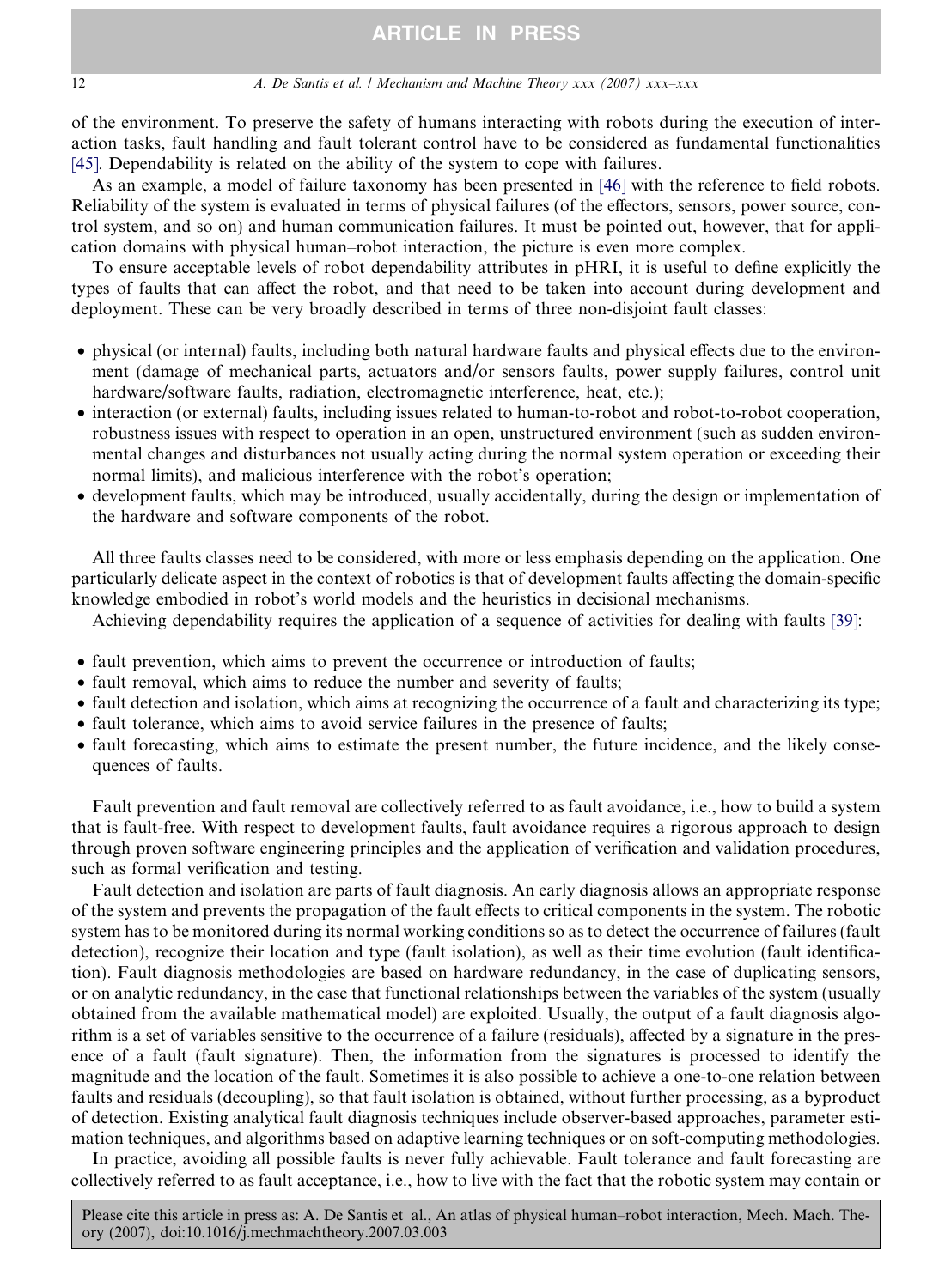is actually affected by faults. In pHRI, fault acceptance requires tolerance (or robustness) with respect to adverse environmental situations and other interaction faults, and incorporation of redundancy to tolerate faults affecting robotic hardware or software. The concept of redundancy may be cast into a modular design philosophy, both hardware and software, that may guarantee that the effects of local faults remain internal to the modules, and also permits the reconfiguration of the system.

In particular, fault tolerant control strategies can be separated into passive and active methods (possibly, to be combined). The passive approaches are based on the adoption of robust control techniques to ensure that the controlled system remains insensitive to certain fault categories, considered as modelling errors and disturbances. In the active approaches, when a failure occurs and is diagnosed (the fault has been isolated and possibly identified), the controller is reconfigured in order to preserve some properties of the controlled system, even though with degraded performance (adaptive control approaches belong to this class).

Another important aspect in the development of fault tolerant systems relies on the adoption of critical components redundancy. For robotic systems, redundancy can be introduced by adopting additional actuators, as in the case of duplicating joint actuators in spatial robots, or multiple sensory devices. Additionally, one may exploit kinematic redundancy of a manipulator; in such a case, a failed joint can be braked and the task accomplished by suitably modifying the trajectories of the healthy joints.

In the case of robotic systems interacting with humans, an intrinsically safe interaction and high tolerance to unexpected collisions can be guaranteed by imposing a suitable programmable compliant behavior of the robotic system, e.g., via impedance control strategies. When a failure occurs, the robotic system should reach a configuration maximally safe for the humans.

To judge whether the adopted robustness and tolerance techniques are necessary and sufficient, the achieved dependability needs to be assessed by an appropriate combination of analysis (e.g., failure modes, effects, and criticality analysis (FMECA), hazard analysis) and evaluation (e.g., through stochastic modeling or experimental fault injection).

## 4.4. Control architecture and dependability

Dependability of the robot control software for pHRI calls for a modular and hierarchical architecture, which is also advantageous for testing the single components and isolating possible faults so as to achieve operating robustness (availability, reliability, and maintainability [\[8\]\)](#page-15-0).

Due to the need for continuous monitoring the environment and robot operation, as well as for on-line changes in planning Cartesian (and stiffness) trajectories, the operating system of a control architecture for pHRI must run in ''real-time''. Since tasks need to be executed within a specified time constraint, multitasking, prioritized process threads, and multiple interrupt levels are to be considered.

Deploying a control architecture for pHRI requires the proper organisation of the various software components. The type of onboard software for such robots will be very diverse, from low-level control loops up to high-level planners. Nonetheless, the expected overall properties of such an architecture are:

- Programmability: the robot should be able to achieve multiple tasks described at an abstract level. Its basic functionalities should therefore be easily combined according to the task to be executed.
- Autonomy and adaptability: the robot should be able to carry out its actions and to refine or modify the task and its own behavior according to the current goal and execution context as it perceives it.
- Reactivity: the robot has to take into account events with time bounds compatible with the correct and efficient achievement of its goals (including its own safety) and the dynamics of the environment.
- Consistent behavior: the reactions of the robot to events must be guided by the objectives of its task.
- Robustness: the control architecture should be able to cope with failures, in particular by exploiting the redundancy of the processing functions and subsystems. Robustness will require the control to be decentralized to some extent.

The above requirements imply the coexistence of both deliberative and reactive behaviors in the system. The architecture should therefore embed interacting subsystems that perform according to different temporal properties. In general, the implementation of several task-oriented and event-oriented closed-loops for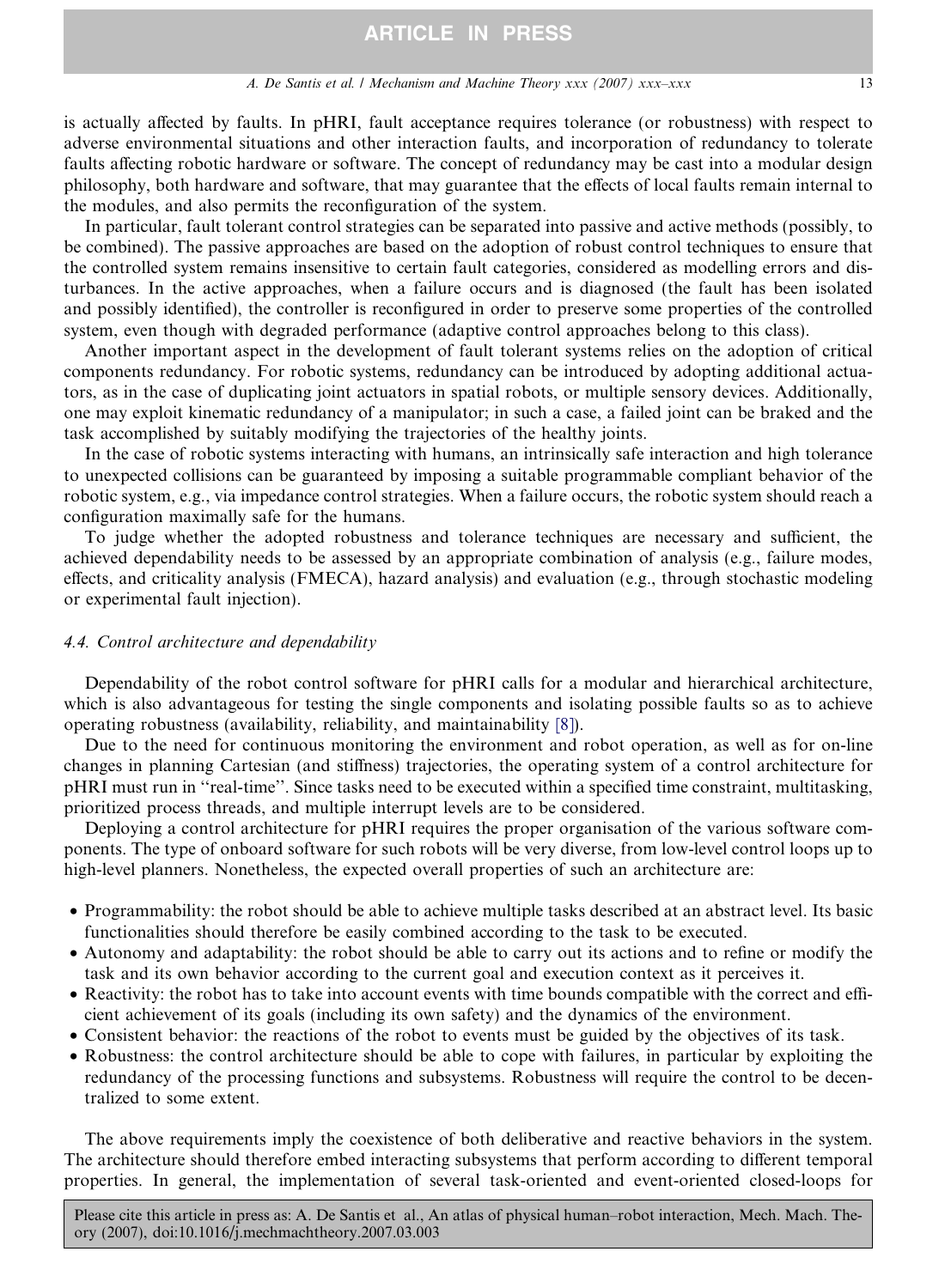#### 14 **A. De Santis et al. / Mechanism and Machine Theory xxx** (2007) xxx-xxx

achieving both anticipation capacities and real-time behavior cannot be done on a single system with homogeneous processes, due to their different computational requirements.

A global architecture is needed, that enables the integration of processes with different temporal properties and different representations. One example is given by the LAAS architecture [\[47\],](#page-16-0) which is composed by two hierarchical levels.

The lowest level, namely the functional level, contains all the basic built-in functionalities of the system. Processing functions and control loops (e.g., image processing, obstacle avoidance, motion control, etc.) are encapsulated into controllable communicating modules. To make this level as hardware-independent as possible, and hence portable from one robot to another, it is interfaced with the sensors and effectors through a logical robot level. The modules are activated by the next level according to the task.

The highest level is the decision layer, composed of a supervisor and a planner, which constitutes the main software component for autonomy. This level includes the capabilities for producing the task plan and supervising its execution, while being at the same time reactive to events from the functional level. The coexistence of these two features, a time-consuming planning process and a time bounded reactive execution process, poses the key problem of their interaction and their integration to balance deliberation and reaction at the decisional level.

Moreover, a solution to guarantee the safety properties is to integrate in the architecture a module that formally checks the validity of the low-level commands sent to the physical system and prevents the robot from entering an unsafe state. This check must verify consistency during execution without affecting the system basic functionalities: this mechanism is part of an execution control layer. Despite its clear role in the architecture, the execution control layer can actually be embedded in the functional level, given its intricate interaction with its components. This results in an overall two-level architecture.

#### 5. Benchmarks for pHRI

#### 5.1. Examples of case studies

The definition of benchmarks is a general problem which becomes even more crucial in service robotics [\[48\].](#page-16-0) For instance, a domestic living room was set up at the 2002 IEEE-RSJ IROS Conference in Lausanne for a contest among robotic vacuum cleaners. Similarly, in the RoboCup competition, rescue robots are compared in predefined emergency arenas of increasing complexity.

Being anthropic domains quite different, it is difficult at this stage to propose a unique environment to assess dependability and performance of robots. Therefore, we present here some simple case studies highlighting how safety issues are taken into account in practice.

Incidentally, we note that some service robots either address the safety issues with simple solutions (bumpers in robotic vacuum cleaners) or present small intrinsic risks (such as small entertainment or pet robots).

An example of physically interacting robot providing power augmentation to humans workers is the Cobot [\[49\].](#page-16-0) In one of its basic implementations, it is a wheeled robotic platform that supports (typically heavy) parts to be manipulated by an operator. Virtual guiding surfaces are created, directing the constrained motion toward the appropriate environment location. The virtual guiding surfaces can be programmed in space and time and blended one into another. An assembly assist tool is made up of a guidance unit (the cobot) as well as conventional task-dependent tooling (e.g., a door loader). Ergonomics is the performance criterion, with an improved inertia management leading to smaller operator applied forces. Safety is addressed via the intrinsic passivity of the cobot: the maximum energy in the system is limited by the human's capability. Also cobots with power assist have been developed: although these robots are not fully passive, safety is still preserved by appropriately limiting the power of the assisting motor. In this case study, the safety problem was solved enforcing a ''human-in-the-loop'' strategy.

Another example of application where safety is considered as a primary task are exoskeletons [\[5\]](#page-15-0).

Related to dependability and robustness of safe robots, the possible failure modes of a simple robot with a Variable Impedance Actuation, based on antagonistic arrangement on nonlinear elastic elements, have been analysed in [\[50\]](#page-16-0) under possible failures of some of its components. The ability of the system to remain safe in spite of failures has been compared with that of other possible safe-oriented actuation structures, namely, the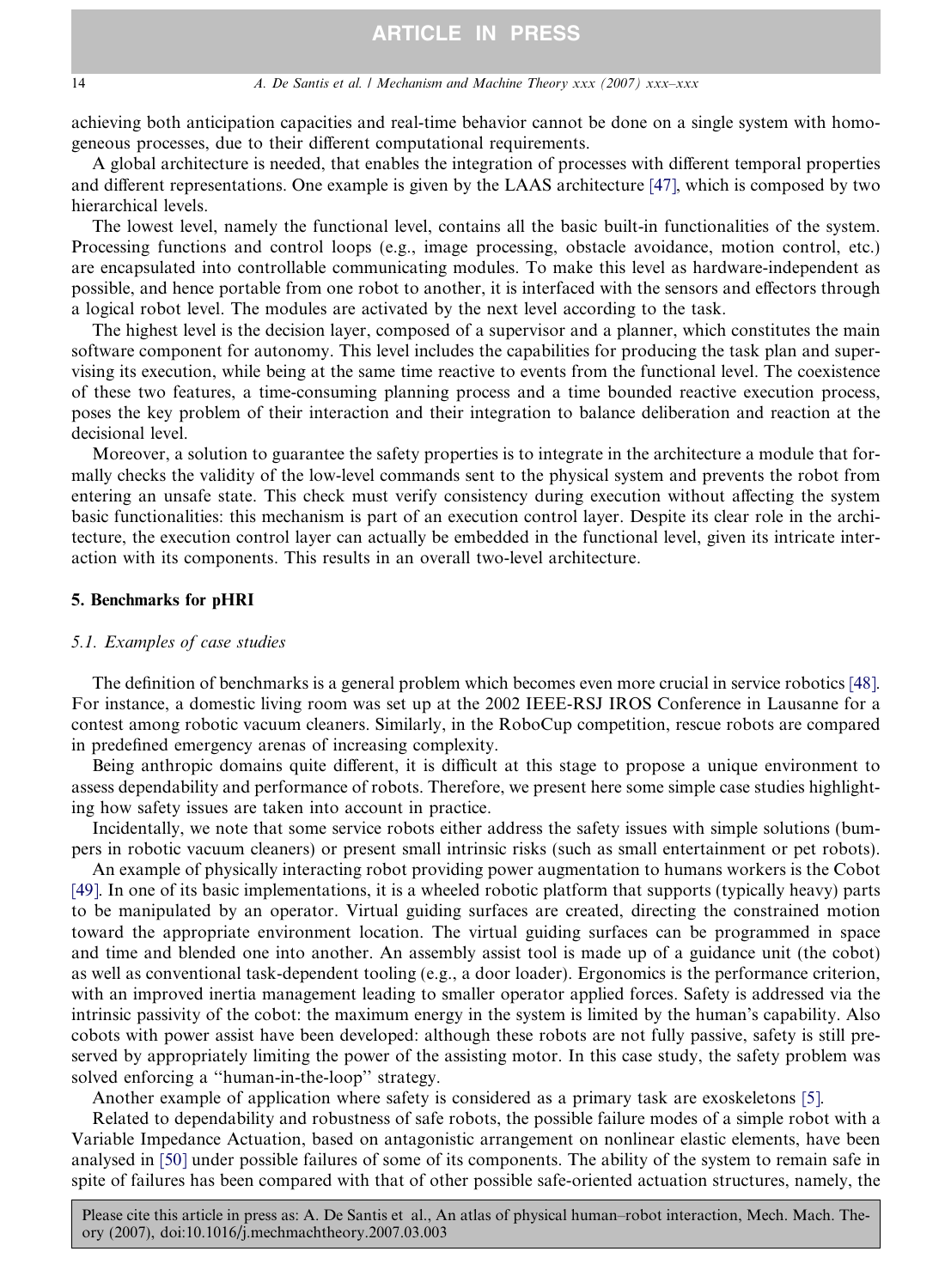SEA and to the DM<sup>2</sup> actuation scheme. In order to obtain a meaningful comparison, optimized SEA and DM<sup>2</sup> implementations have been considered, with equal rotor and link inertias, yielding the same minimum-time motion performance for the considered task. Under the same failure modes, both SEA and DM<sup>2</sup> lead to higher HIC values. An explanation of the apparently superior fail-safety characteristics of the antagonistic VIA is that such scheme achieves comparable nominal performance by employing two motors each of much smaller size than what necessary in the SEA and  $DM<sup>2</sup>$ . The basic stiff-and-slow/fast-and-soft idea of the VIA approach seems therefore to be more effective for realistic models of antagonistic actuation.

Notice again that the problem of collisions is a central topic for research and experiment in pHRI, both for collision avoidance and for robot reconfiguration after collisions. Related to the second case, collision detection in the absence of external sensing devices can be realized in different ways by suitably comparing commanded motor torques and measured proprioceptive signals [\[51,52\].](#page-17-0) A particularly efficient algorithm that uses only encoder positions is based on the monitoring of the generalized momentum of the mechanical system [\[53\]](#page-17-0),[\[54\]](#page-17-0), which allows also to identify (isolate) the colliding link on the robot.

Once the collision has been detected (more or less as a system fault), the robot may simply be stopped by braking or applying high-gain position feedback on the current joint position. However, the robot will remain in the vicinity of the collision zone with the human, producing thus a sensation of permanent danger. In [\[55\],](#page-17-0) a different strategy has been implemented on a lightweight robot arm, by determining a direction of safe postimpact motion for the robot from the same signal used for collision detection.

We note finally that, if the collision is assumed to occur at the end-effector level (say, between the robot tool and the human user) kinematic redundancy of the arm may be used to minimize the instantaneous effect of an impact [\[56\]](#page-17-0). In fact, while executing a desired end-effector trajectory, the arm may continuously change its internal kinematic configuration in order to minimize the inertia seen at the end-effector.

### 5.2. Revising safety measures

Based on the previous discussion and on considered applications, it is clear that an assessment of the safety level for physical human–robot collisions is mandatory. Revised safety metrics, including the effects of the adopted reaction strategies on the reduction of risk, should be considered [\[57,58\]](#page-17-0). The common injury indices reviewed in Section [2](#page-3-0) originate in fact from fields other than robotics (e.g. automotive crash test, development of protection helmets) and were developed and tailored for those specific applications. Although they constitute a useful basis for starting the development and evaluation of safe robotic concepts, special attention has to be paid to the question whether the conditions under which these indices were formulated are indeed satisfied (and are general enough) in their robotic application.

As an example, consider the case of the head injury criterion (HIC). This widely adopted index in automotive crash tests was also successfully used so far in the pioneering pHRI literature in order to evaluate various hardware concepts for inherent safety mechanical design (VIA and DM<sup>2</sup>). This index is based on the evaluation of the time profile of the head acceleration. In the case of a car crash, the main source of injury for the head is the acceleration transmitted from the vehicle, through the body of the person, to its head. It is very likely that no direct impact of the head occurs during an accident and consequently the acceleration is the only quantity which can always be reliably measured (e.g. by a test dummy). Nevertheless, the index applies also for impacts, if the head can freely move (accelerate) after the impact. In robotics however, the most dangerous injury would probably be produced always by a direct impact of the robot with the human's head. Moreover, it is possible that the head (or another part of the body) is even squeezed between robot and environment or between parts of the robot, leading to only reduced accelerations (and hence to an uncritical value of the HIC), but nevertheless constituting a high injury risk. This observation suggests that an index related, e.g., to the impact force or to the transmitted energy could describe more precisely the various types of injury which can arise in pHRI.

This punctual example is given as a motivation for the need of further research for establishing a set of indices and measures that quantify as completely as possible the potential danger emanating from a robot. One obvious possibility is to evaluate various existing indices (and possibly proposing new ones) based on simulation studies using existing models of the human body and of test robotic scenarios. Of course, the validation of the criteria is very problematic, one still has to rely here on empirical data (relating forces, accelerations,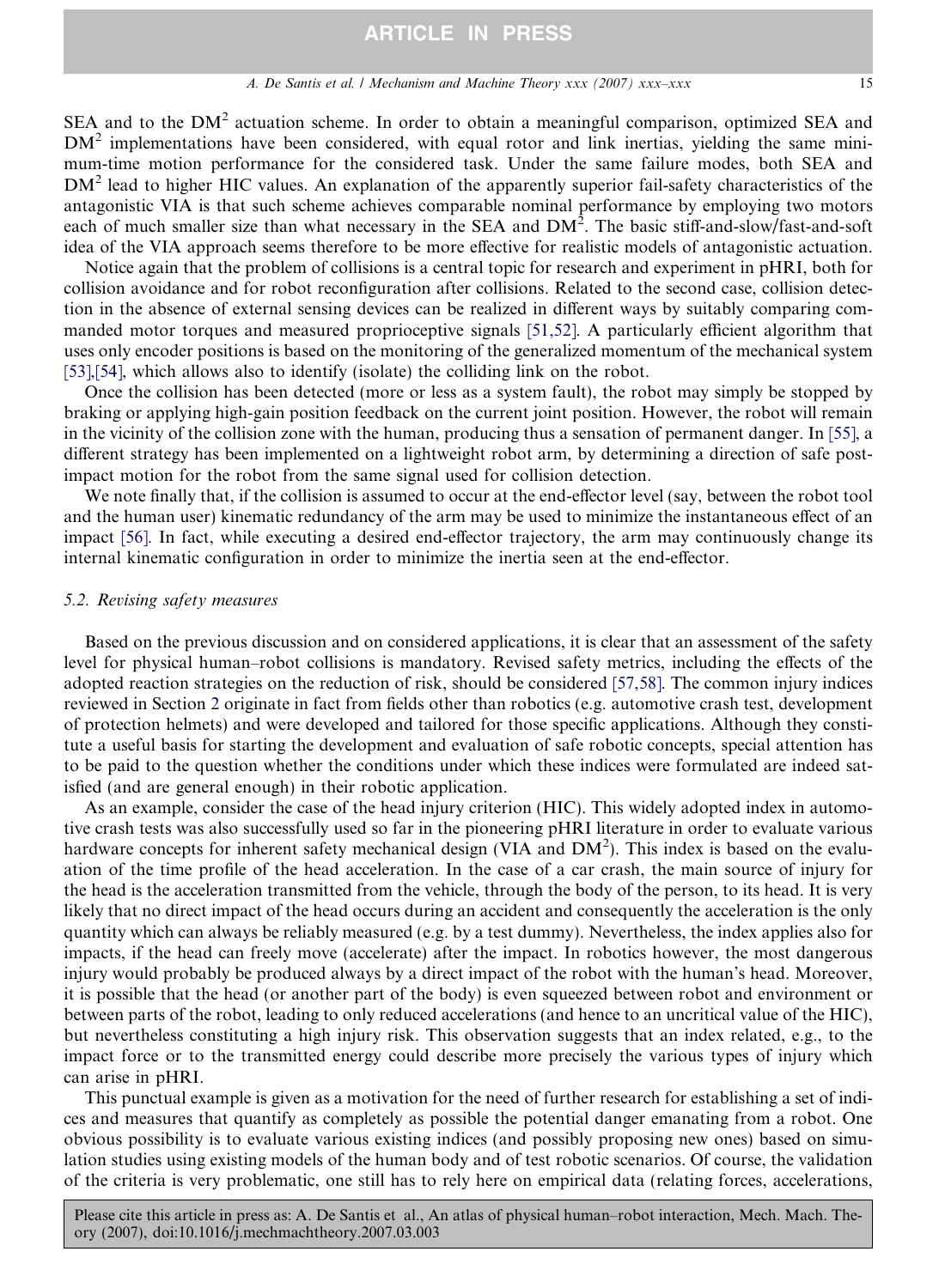<span id="page-15-0"></span>impact energy to real human injury) available from other fields. It is the implicit goal of the safe-robotics research activities, to prevent the emergence of such an database of eerily accidents in robotics. The availability of standardized, well founded, and reliable criteria will considerably pave the way for making robot– human interaction safe and hence feasible and attractive from a practical point of view.

An example of extension of the indices to the peculiar problem of pHRI is the Manipulator Safety Index [\[59\],](#page-17-0) derived from a combination of the well-known HIC index with a simplified analytical robot model-based on manipulator dynamics. The manipulator's effective inertia, interface stiffness, and possible impact velocity result in different values of such a criterion in different poses and directions.

Although some HRI taxonomies were proposed (see, e.g., [\[60\]](#page-17-0)), the main issues considered (autonomy, human/robot presence ratio, level of shared interaction, available sensors and their fusion, task criticality) do not include safety in physical interaction. A taxonomy for the evaluation of pHRI, with emphasis on safety and dependability issues is still missing. According to the discussion in this document, one may provide ''scores'' to the safety/dependability of the following robot components and functionalities: lightweight mechanical design, passive soft covering, (variable) compliant actuation/transmission, complete sensor suite/fusion, human-oriented off-line planning, reactive on-line planning, stable force/impedance control, motion control performance, fault diagnosis and tolerance, collision avoidance or detection, collision reaction tactics, modular control architecture. These individual scores should be combined with suitable weights and evaluated on a large sets of consistent experiments. A checklist associated to a typical robotic task involving pHRI should be considered. The scenario may include a robot manipulator mounted on a mobile base, used as an assistant for collecting an object in a large environment and handing it over to a human without damages or harm to humans present in the workspace.

### Acknowledgement

This work has been supported by the EC under the EURON Perspective Research Project PHRIDOM and under Contract IST 045359 ''PHRIENDS—Physical Human–Robot Interaction: depENDability and Safety''. The authors wish to thank all the members of the PHRIDOM [\[61\]](#page-17-0) and PHRIENDS [\[62\]](#page-17-0) Consortia for their collaboration to drafting this atlas.

# **References**

- [1] O. Khatib, K. Yokoi, O. Brock, K. Chang, A. Casal, Robots in human environments: basic autonomous capabilities, International Journal of Robotics Research 18 (7) (1999) 684–696.
- [2] [http://www.wtec.org/robotics/us\\_workshop/June22/MilitaryRobots%20WTEC.pdf.](http://www.wtec.org/robotics/us_workshop/June22/MilitaryRobots%20WTEC.pdf)
- [3] Proceedings of the Italy–Japan 2005 Workshop The Man and the Robot: Italian and Japanese approaches, [http://www.robocasa.net/](http://www.robocasa.net/workshop2005/index.php?page=program) [workshop2005/index.php?page=program](http://www.robocasa.net/workshop2005/index.php?page=program).
- [4] E. Rogers, Introduction to Human–Computer Interaction (HCI), RAS/IFRR Summer School on ''Human–Robot Interaction, <http://www.cas.kth.se/ras-ifrr-ss04/material/rogers-hci-intro.pdf>.
- [5] [http://people.na.infn.it/~ethicbots/index.htm.](http://people.na.infn.it/~ethicbots/index.htm)
- [6] <http://www.neurobotics.info/>.
- [7] <http://bleex.me.berkeley.edu/bleex.htm>.
- [8] [http: //othello.mech.northwestern.edu/~peshkin/cobot/.](http://othello.mech.northwestern.edu/~peshkin/cobot/)
- [9] H. Hashimoto, Intelligent interactive space integration of IT and robotics, in: IEEE Workshop on Advanced Robotics and its Social Impacts, 2005.
- [10] N. Reeves, C. Nass, The Media Equation: How People Treat Computers, Television and New Media Like Real People and Places, Cambridge University Press, Cambridge, Mass., 1996.
- [11] K. Severinson-Eklundh, A. Green, H. Huettenrauch, Social and collaborative aspects of interaction with a service robot, in: Workshop on ''Robot as Partner: an exploration of social robot'', IEEE/RSJ International Conference on Intelligent Robots and Systems, Lausanne, Switzerland, 2002.
- [12] I. Calvino, Six Memos for The Next Millennium, Harvard University Press.
- [13] J.L. Burke, R. Murphy, E. Rogers, V.L. Lumelsky, J. Scholtz, Final report of the DARPA/NSF Interdisciplinary Study on Human– Robot Interaction.
- [14] ''Safely among us'', IEEE R&A Magazine, vol. 11, no. 2, Special Issue on Dependability of Human-Friendly Robots, June 2004.
- [15] H. Huettenrauch, K.S. Eklundh, Fetch-and-carry with CERO: observations from a long-term user study with a service robot, in: 11th IEEE International Workshop on Robot and Human Interactive Communication, 2002.
- [16] [http://www.cogniron.org/.](http://www.cogniron.org/)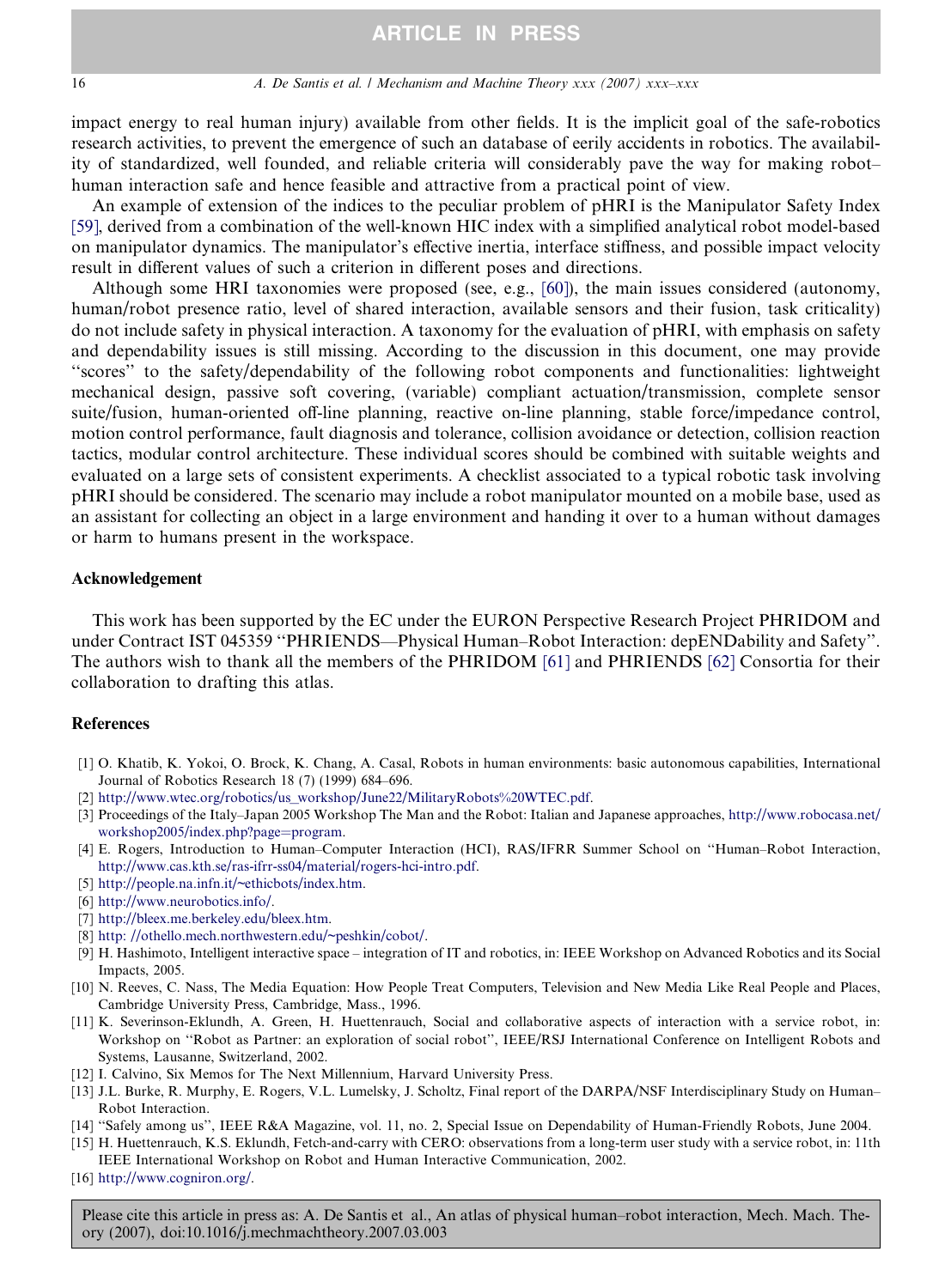<span id="page-16-0"></span>[17] [http://robocare.istc.cnr.it/.](http://robocare.istc.cnr.it/)

- [18] Technical challenge for dependable robots in human environments, in: G. Giralt, P. Corke (Eds.), Proceedings of IARP/IEEE-RAS Joint Workshop, Seoul, Korea, 2001.
- [19] A. Albu-Schaffer, A. Bicchi, G. Boccadamo, R. Chatila, A. De Luca, A. De Santis, G. Giralt, G. Hirzinger, V. Lippiello, R. Mattone, R. Schiavi, B. Siciliano, G. Tonietti, L. Villani, Physical human–robot interaction in anthropic domains: safety and dependability, in: 4th IARP/IEEE-EURON Workshop on Technical Challenges for Dependable Robots in Human Environments, Nagoya, J, July 2005.
- [20] G. Hirzinger, A. Albu-Schaeffer, M. Hahnle, I. Schaefer, N. Sporer, On a new generation of torque controlled lightweight robots, in: IEEE International Conference of Robotics and Automation, Seoul, K, 2001.
- [21] M. Zinn, O. Khatib, B. Roth, J.K. Salisbury, A new actuation approach for human-friendly robot design, in: International Symposium on Experimental Robotics, S. Angelo d'Ischia, I, July 2002.
- [22] <http://www.roboticsonline.com/public/articles/archivedetails.cfm?id=497>.
- [23] <http://www.roboticsonline.com/public/articles/archivedetails.cfm?id=1215>.
- [24] S. Haddadin, Bewertungskriterien und Regelungsstrukturen fuer eine sichere Mensch-Roboter Interaktion, Diplomarbeit, DLR, Oberpfaffenhofen, D, 2006.
- [25] C.W. Gadd, Use of weighted impulse criterion for estimating injury hazard, in: 10th Stapp Car Crash Conference, New York, 1966.

[26] J. Versace, A review of the severity index, in: Proceedings of the 15th Stapp CarCrash Conference, New York, 1971.

- [27] [http://www.barretttechnology.com/robot/products/arm/armfram.htm.](http://www.barretttechnology.com/robot/products/arm/armfram.htm)
- [28] A. De Luca, Feedforward/feedback laws for the control of flexible robots, in: IEEE International Conference of Robotics and Automation, San Francisco, CA, USA, 2000.
- [29] A. De Luca, P. Lucibello, A general algorithm for dynamic feedback linearization of robots with elastic joints, in: IEEE International Conference on Robotics and Automation, Leuven, B, 1998.
- [30] A. Bicchi, G. Tonietti Fast and 'soft-arm' tactics, IEEE R&A Magazine, vol. 11, no. 2, Special Issue on Dependability of Human-Friendly Robots, 2004.
- [31] A. Bicchi, S. Lodi Rizzini, G. Tonietti, Compliant design for intrinsic safety: general issues and preliminary design, in: IEEE/RSJ International Conference on Intelligent Robots and Systems, Maui, HI, USA, 2001.
- [32] G. Pratt, M. Williamson, Series elastic actuators, in: IEEE/RSJ International Conference on Intelligent Robots and Systems, Pittsburgh, PA, USA, 1995.
- [33] B. Siciliano, L. Villani, Robot Force Control, Kluwer Academic Publishers, Boston, MA, 1999.
- [34] A. Albu-Schäffer, C. Ott, G. Hirzinger, A unified passivity-based control framework for position, torque and impedance control of flexible joint robots, in: 12th International Symposium of Robotics Research, San Francisco, CA, USA, 2005.
- [35] M.W. Spong, Modeling and control of elastic joint robots, ASME Journal of Dynamic Systems, Measurement, and Control 109 (1987) 310–319.
- [36] O. Khatib, Real-time obstacle avoidance for robot manipulators and mobile robots, International Journal of Robotics Research 5 (1) (1986) 90–98.
- [37] O. Brock, O. Khatib, Elastic strips: a framework for motion generation in human environments, International Journal of Robotics Research 21 (12) (2002) 1031–1052.
- [38] A. De Santis, P. Pierro, B. Siciliano, The virtual end-effectors approach for human–robot interaction, in: 10th International Symposium on Advances in Robot Kinematics, Ljubljana, SLO, 2006.
- [39] A. Avizienis, J.-C. Laprie, B. Randell, C. Landwehr, Basic concepts and taxonomy of dependable and secure computing, IEEE Transactions on Dependable and Secure Computing 1 (1) (2004) 11–33.
- [40] M. Frigola, A. Rodriguez, J. Amat, A. Casals, Robust modeling of a body for human–robot interaction, in: IEEE International Conference on Robotics and Automation, Workshop on ''The Social Mechanisms of Robot Programming by Demonstration'', Barcelona, E, 2005.
- [41] E. Datteri, G. Teti, C. Laschi, G. Tamburrini, P. Dario, E. Guglielmelli, Expected perception: an anticipation-based perception-action scheme in robots, in: IEEE/RSJ International Conference on Intelligent Robots and Systems, Las Vegas, Nevada, USA, 2003.
- [42] K.M. Cheung, S. Baker, J.K. Hodgins, T. Kanade, Markerless human motion transfer, in: 2nd International Symposium on 3D Data Processing, Visualization and Transmission, September 2004.
- [43] P. Viola, M. Jones, Robust real-time face detection, International Journal of Computer Vision 57 (2) (2004) 137–154.
- [44] J.J. Leonard, H.F. Durrant-Whyte, Simultaneous map building and localization for an autonomous mobile robot, in: IEEE/RSJ International Conference on Intelligent Robots and Systems, Osaka, Japan, 1991.
- [45] F. Caccavale, L. Villani, Fault Diagnosis and Fault Tolerance for Mechatronic Systems: Recent Advances, Springer Tracts in Advanced Robotics, vol. 1. Heidelberg, Germany, 2003.
- [46] J. Carlson, R.R. Murphy, A. Nelson, Follow-up analysis of mobile robot failures, in: IEEE International Conference of Robotics and Automation, New Orleans, LA, USA, 2004.
- [47] R. Alami, R. Chatila, S. Fleury, M. Ghallab, F. Ingrand, An architecture for autonomy, International Journal of Robotics Research (1998).
- [48] [http://www.robot.uji.es/benchmarks/.](http://www.robot.uji.es/benchmarks/)
- [49] R.B. Gillespie, J.E. Colgate, M.A. Peshkin, A general framework for cobot control, IEEE Transactions on Robotics and Automation 17 (4) (2001).
- [50] G. Boccadamo, R. Schiavi, S. Sen, G. Tonietti, A. Bicchi, Optimization and fail-safety analysis of antagonistic actuation for pHRI, in: 1st EUROS Symposium, Palermo, I, 2006.